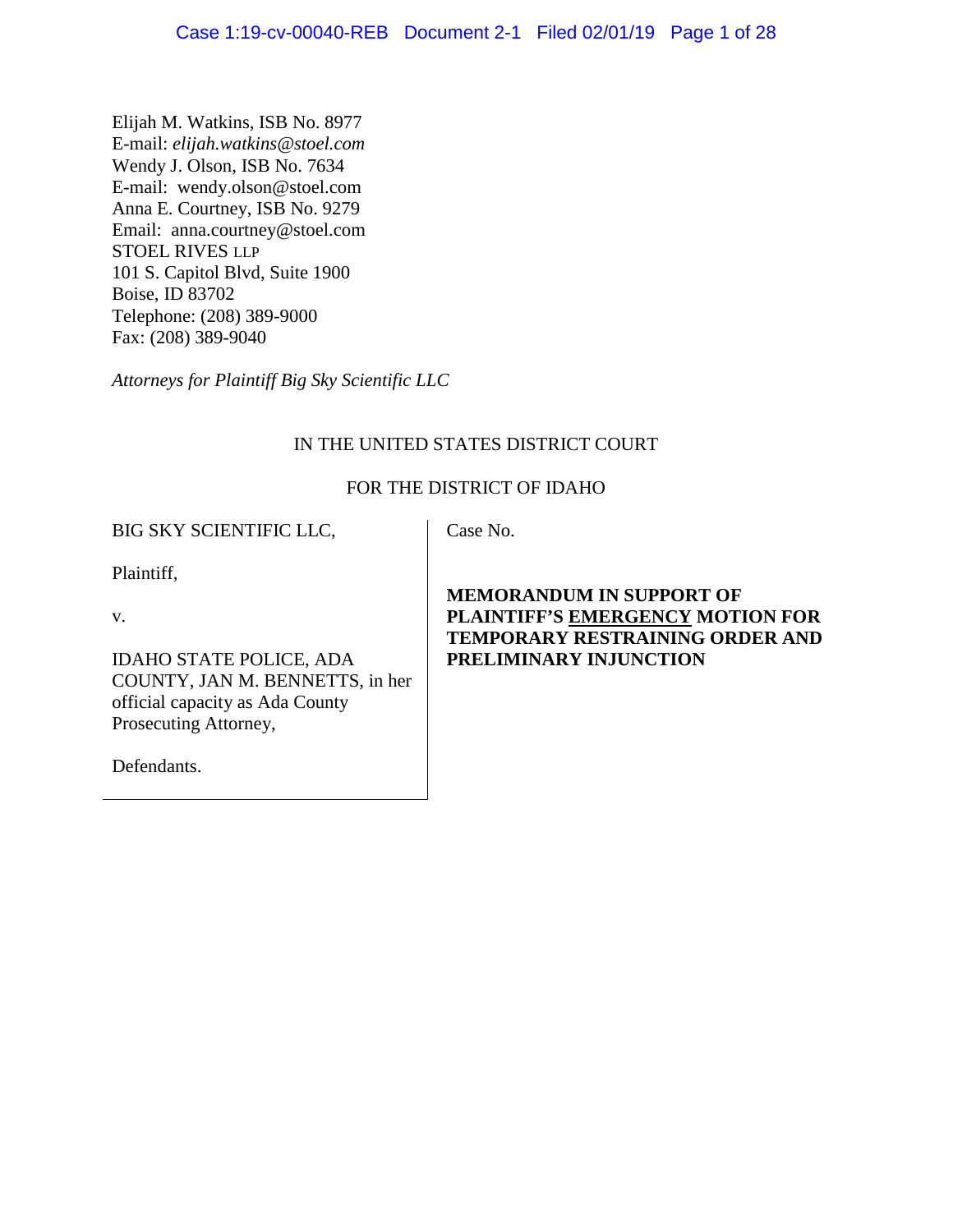# **TABLE OF CONTENTS**

# **Page**

| A.              |                                                                        |    |                                                                                                                                                                                 |  |  |  |
|-----------------|------------------------------------------------------------------------|----|---------------------------------------------------------------------------------------------------------------------------------------------------------------------------------|--|--|--|
| <b>B.</b>       |                                                                        |    |                                                                                                                                                                                 |  |  |  |
|                 |                                                                        |    |                                                                                                                                                                                 |  |  |  |
| A.              |                                                                        |    |                                                                                                                                                                                 |  |  |  |
| <b>B.</b>       |                                                                        |    |                                                                                                                                                                                 |  |  |  |
| $\mathcal{C}$ . |                                                                        |    |                                                                                                                                                                                 |  |  |  |
| D.              | Big Sky Contacts Defendants in Hopes of Resolving the Issue, but to No |    |                                                                                                                                                                                 |  |  |  |
| E.              |                                                                        |    |                                                                                                                                                                                 |  |  |  |
|                 |                                                                        |    |                                                                                                                                                                                 |  |  |  |
|                 |                                                                        |    |                                                                                                                                                                                 |  |  |  |
| A.              |                                                                        |    | THE COURT SHOULD ENTER AN EMERGENCY INJUNCTION 12                                                                                                                               |  |  |  |
|                 | 1.                                                                     |    | Big Sky Is Likely to Succeed on the Merits of Its Declaratory                                                                                                                   |  |  |  |
|                 |                                                                        | a. |                                                                                                                                                                                 |  |  |  |
|                 |                                                                        | b. | Industrial Hemp Is Legal on a Federal Level 14                                                                                                                                  |  |  |  |
|                 |                                                                        | c. | <b>Congress Has Completely Preempted State Control over</b><br>the Interstate Shipment of Industrial Hemp, so Defendants<br>Must Allow Big Sky's Shipment of Industrial Hemp to |  |  |  |
|                 |                                                                        |    | $\mathbf{i}$ .                                                                                                                                                                  |  |  |  |
|                 |                                                                        |    | ii.                                                                                                                                                                             |  |  |  |
|                 | 2.                                                                     |    | Big Sky Will Suffer Irreparable Harm if Defendants Are Not                                                                                                                      |  |  |  |
|                 | 3.                                                                     |    |                                                                                                                                                                                 |  |  |  |
|                 | 4.                                                                     |    | Enforcing the 2018 Farm Bill and Releasing the Shipment Would                                                                                                                   |  |  |  |
| <b>B.</b>       |                                                                        |    | ALTERNATIVELY, THE COURT SHOULD APPOINT A RECEIVER 20                                                                                                                           |  |  |  |
|                 |                                                                        |    |                                                                                                                                                                                 |  |  |  |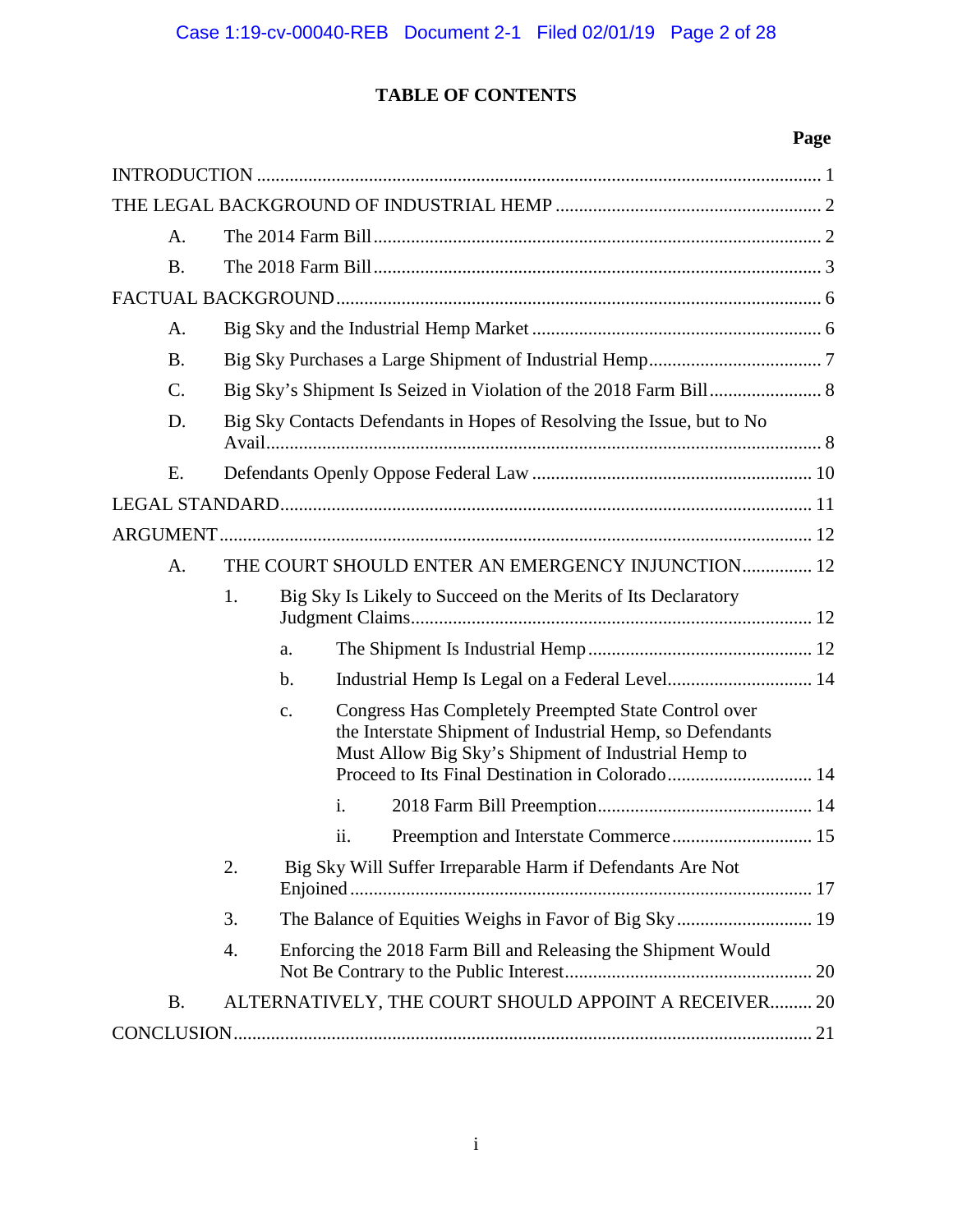# **TABLE OF AUTHORITIES**

# **Cases**

| Am. Trucking Ass'n v. City of Los Angeles,                                            |  |
|---------------------------------------------------------------------------------------|--|
| Arizona Dream Act Coal. v. Brewer,                                                    |  |
| Arizona v. United States,                                                             |  |
| Baltimore & O. S. W. R. Co. v. Settle,                                                |  |
| Battelle Energy All., LLC v. Southfork Sec., Inc.,                                    |  |
| BNSF Ry. Co. v. Cal. Dep't of Tax & Fee Admin.,                                       |  |
| Cannon v. Univ. of Chi.,                                                              |  |
| Compass Airlines, LLC v. Mont. Human Rights Bureau of the Dep't of Labor &<br>Indus., |  |
| K.W. ex rel. D.W. v. Armstrong,                                                       |  |
| Disney Enters., Inc. v. VidAngel, Inc.,                                               |  |
| Freeman v. Hewit,                                                                     |  |
| Garcia v. Google, Inc.,                                                               |  |
| Greater Yellowstone Coal. v. Timchak,                                                 |  |
| Hawai'i Papaya Indus. Ass'n v. Cty. of Hawaii,                                        |  |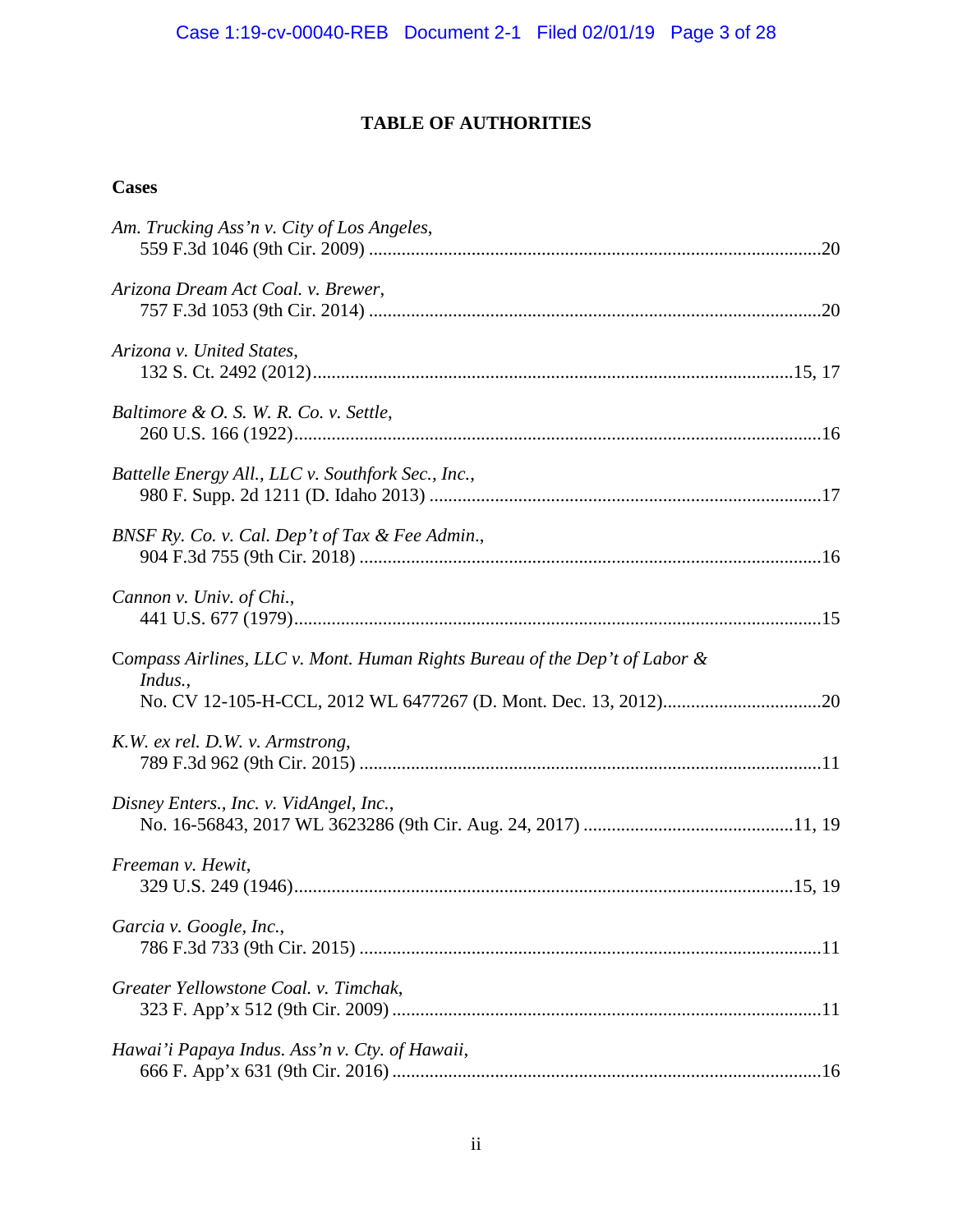# Case 1:19-cv-00040-REB Document 2-1 Filed 02/01/19 Page 4 of 28

| Hemp Indus. Ass'n v. U.S. Drug Enf't Admin.,                                                  |  |
|-----------------------------------------------------------------------------------------------|--|
| Idaho Sporting Cong., Inc. v. Rittenhouse,                                                    |  |
| Idaho State Univ. Faculty Ass'n for the Pres. of the First Amendment v. Idaho<br>State Univ., |  |
| Man Hing Ivory & Imports, Inc. v. Deukmejian,                                                 |  |
| Morgan v. Virginia,                                                                           |  |
| Nat'l Fed'n of the Blind v. United Airlines Inc.,                                             |  |
| Pimentel v. Dreyfus,                                                                          |  |
| S. Pac. Co. v. Arizona,                                                                       |  |
| Save Our Sonoran, Inc., v. Flowers,                                                           |  |
| Swift & Co. v. United States,                                                                 |  |
| United States v. Mallory,                                                                     |  |
| Valle del Sol Inc. v. Whiting,                                                                |  |
| Winter v. Nat. Res. Def. Council, Inc.,                                                       |  |
| <b>Statutes</b>                                                                               |  |
|                                                                                               |  |
|                                                                                               |  |
|                                                                                               |  |
|                                                                                               |  |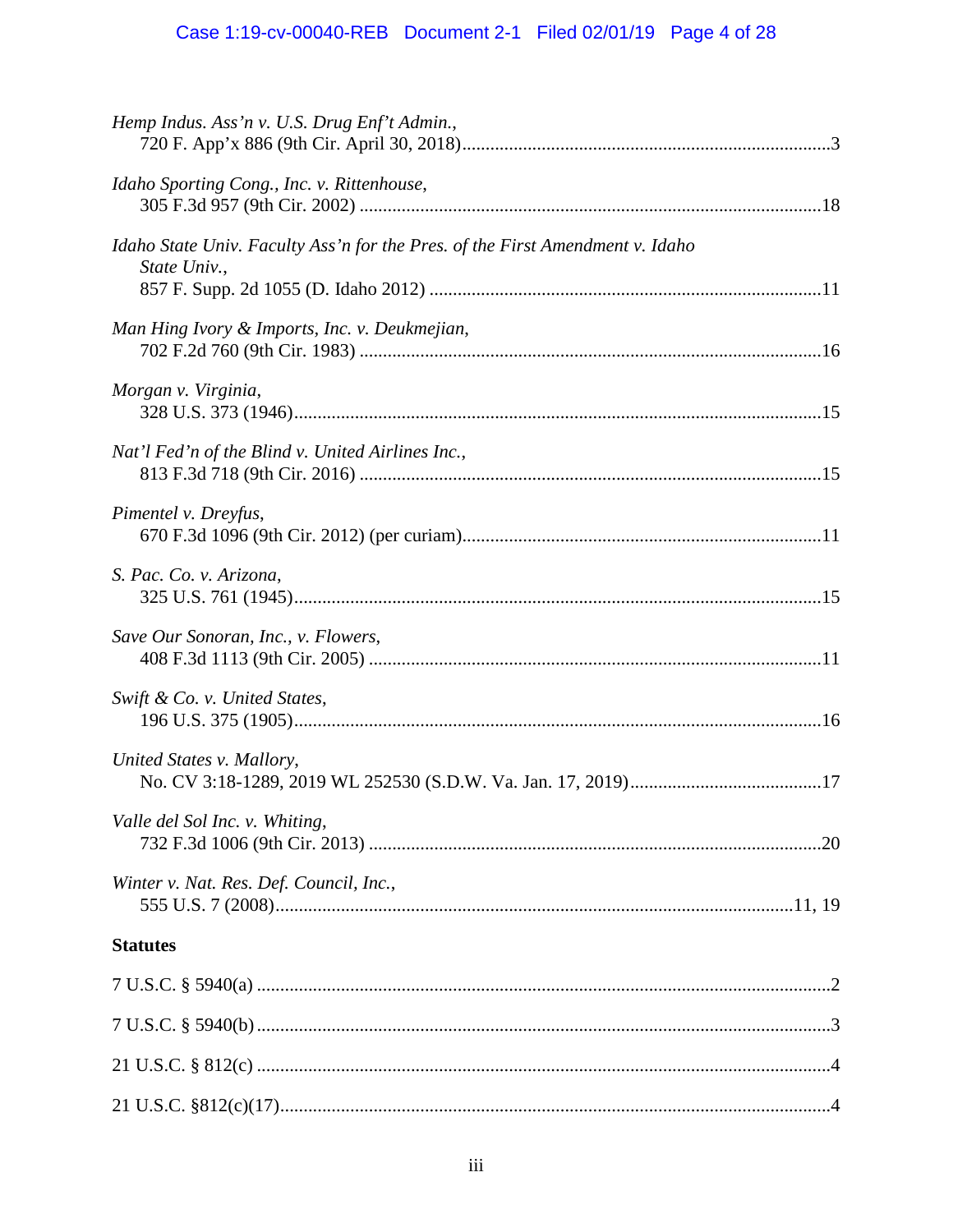# Case 1:19-cv-00040-REB Document 2-1 Filed 02/01/19 Page 5 of 28

| Agricultural Improvement Act of 2018, Pub. L. No. 115-334, § 12619(b)4, 14 |  |
|----------------------------------------------------------------------------|--|
|                                                                            |  |
|                                                                            |  |
|                                                                            |  |
|                                                                            |  |
|                                                                            |  |
|                                                                            |  |
|                                                                            |  |
|                                                                            |  |
| <b>Rules</b>                                                               |  |
|                                                                            |  |
|                                                                            |  |
| <b>Constitutional Provisions</b>                                           |  |
|                                                                            |  |
|                                                                            |  |
| <b>Other Authorities</b>                                                   |  |
| Agriculture Improvement Act, Cong. Rec. 164:196 (Dec. 12, 2018) p. H10151- |  |
|                                                                            |  |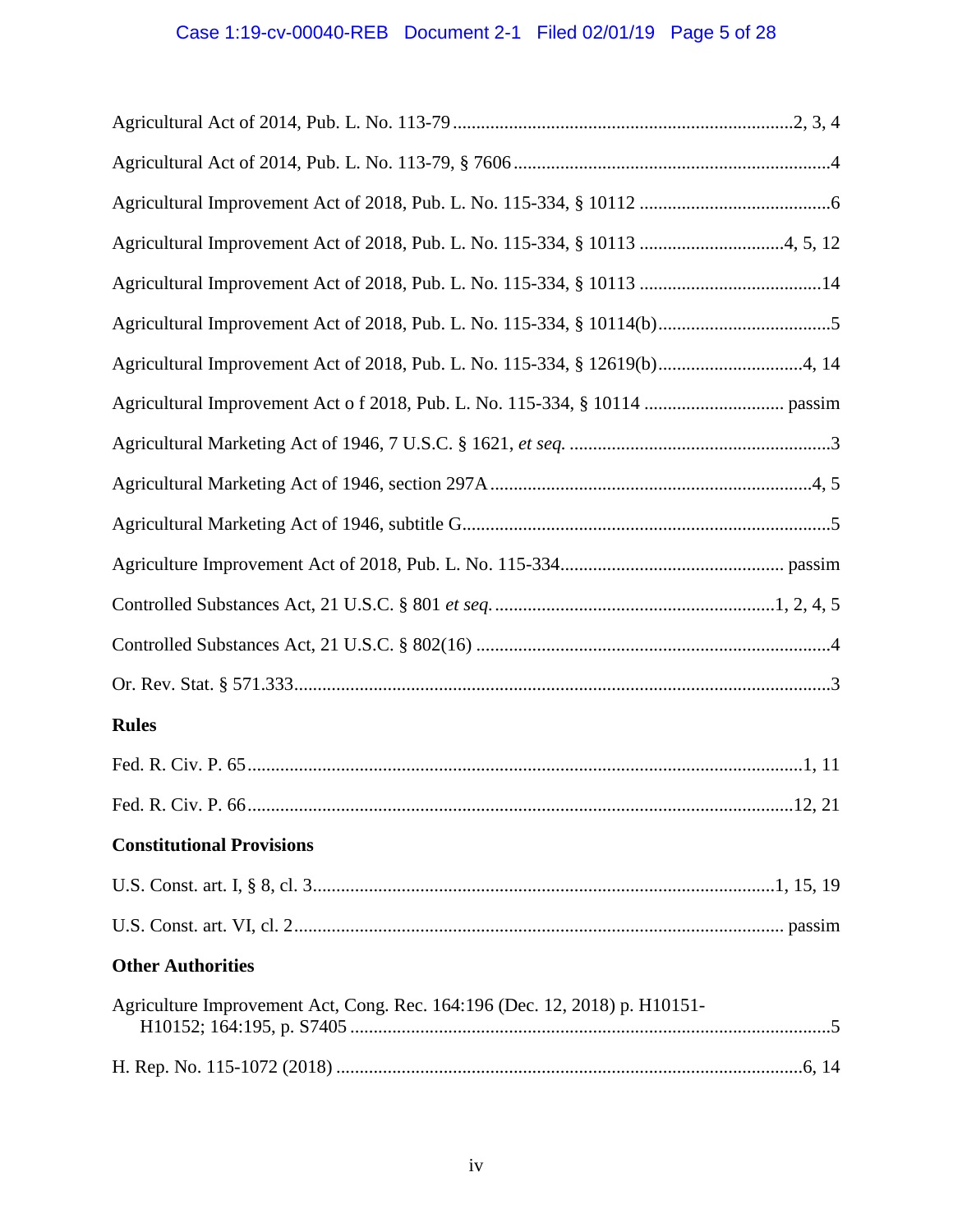# Case 1:19-cv-00040-REB Document 2-1 Filed 02/01/19 Page 6 of 28

| https://www.cnbc.com/2018/06/13/senate-agriculture-panel-passes-farm-bill-                                                                                               |  |
|--------------------------------------------------------------------------------------------------------------------------------------------------------------------------|--|
| https://www.fda.gov/NewsEvents/Newsroom/PressAnnouncements/ucm628988.h                                                                                                   |  |
| https://www.idahopress.com/news/local/does-the-new-federal-law-protect-people-<br>from-transporting-hemp/article_d5a71a18-e3e8-5e83-ad66-                                |  |
| https://www.idahopress.com/news/local/does-the-new-federal-law-protect-people-<br>from-transporting-hemp/article_d5a71a18-e3e8-5e83-ad66-                                |  |
| https://www.idahostatesman.com/news/northwest/idaho/article225242275.html13                                                                                              |  |
| https://www.idahostatesman.com/news/northwest/idaho/article225242275.html<br>$\frac{(\text{Jan }29, 2019) \dots}{\text{Man }29}$                                         |  |
| https://www.ktvb.com/article/news/it-is-up-to-them-to-understand-the-law-idaho-<br>prosecutors-charge-hemp-under-drug-statutes/277-0aa8ca83-5404-4557-aa90-              |  |
| Tom Angell, Forbes, Legalizing Hemp Brings Schumer and McConnell Together<br>(May 5, 2018),<br>https://www.forbes.com/sites/tomangell/2018/05/05/legalizing-hemp-brings- |  |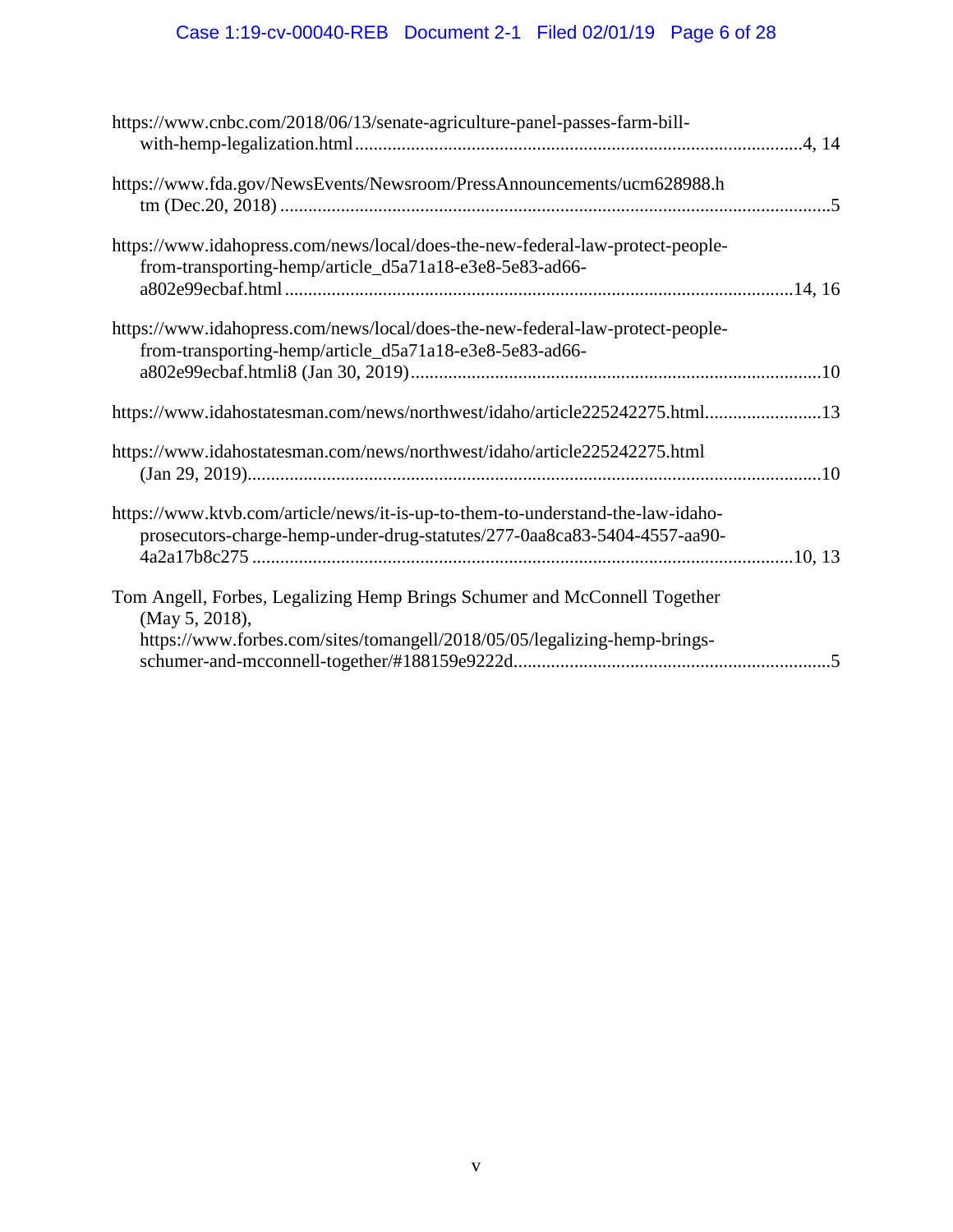#### Case 1:19-cv-00040-REB Document 2-1 Filed 02/01/19 Page 7 of 28

Pursuant to Federal Rule of Civil Procedure 65, Plaintiff Big Sky Scientific LLC ("Big Sky") moves the Court for a temporary restraining order ("TRO") and to preliminarily enjoin Defendants Idaho State Police ("ISP"), Ada County (the "County"), and Jan M. Bennetts in her official capacity as Ada County Prosecuting Attorney ("Bennetts") (collectively, "Defendants") from violating the clear commands of the Agriculture Improvement Act of 2018, Pub. L. No. 115-334 (the "2018 Farm Bill") and the Commerce Clause, and to order Defendants to immediately return Big Sky's property. Alternatively, Big Sky requests the Court appoint an emergency receiver to safeguard Big Sky's valuable, federally-protected property, pending final resolution of the matter. As explained herein, such relief is necessary to prevent Big Sky from suffering immediate, irreparable harm as a result of Defendants' unlawful conduct.

## **INTRODUCTION**

Industrial hemp is not marijuana. It is an agricultural crop. It causes no "high." Products containing industrial hemp isolates, such as hand cream, shampoo, lip balm, pet products, sports drinks, and dietary supplements, can be found in national chains and local grocery stores throughout the Treasure Valley. Industrial hemp is not illegal.

On December 20, 2018, Congress enacted the 2018 Farm Bill. Among other things, the 2018 Farm Bill distinguished industrialized hemp from marijuana and removed it from the Controlled Substances Act. Most critically for this case, the 2018 Farm Bill provides that no state, regardless of that state's marijuana laws, may prohibit the shipment of industrial hemp or hemp products through the state or territory. Blocking such shipments puts an impermissible burden on interstate commerce.

Despite the clear language of the 2018 Farm Bill and the Commerce Clause, on or around January 24, 2019, ISP prohibited one of Big Sky's industrial hemp shipments from passing through the state, headed from Oregon to Colorado. Instead, ISP arrested the driver, seized the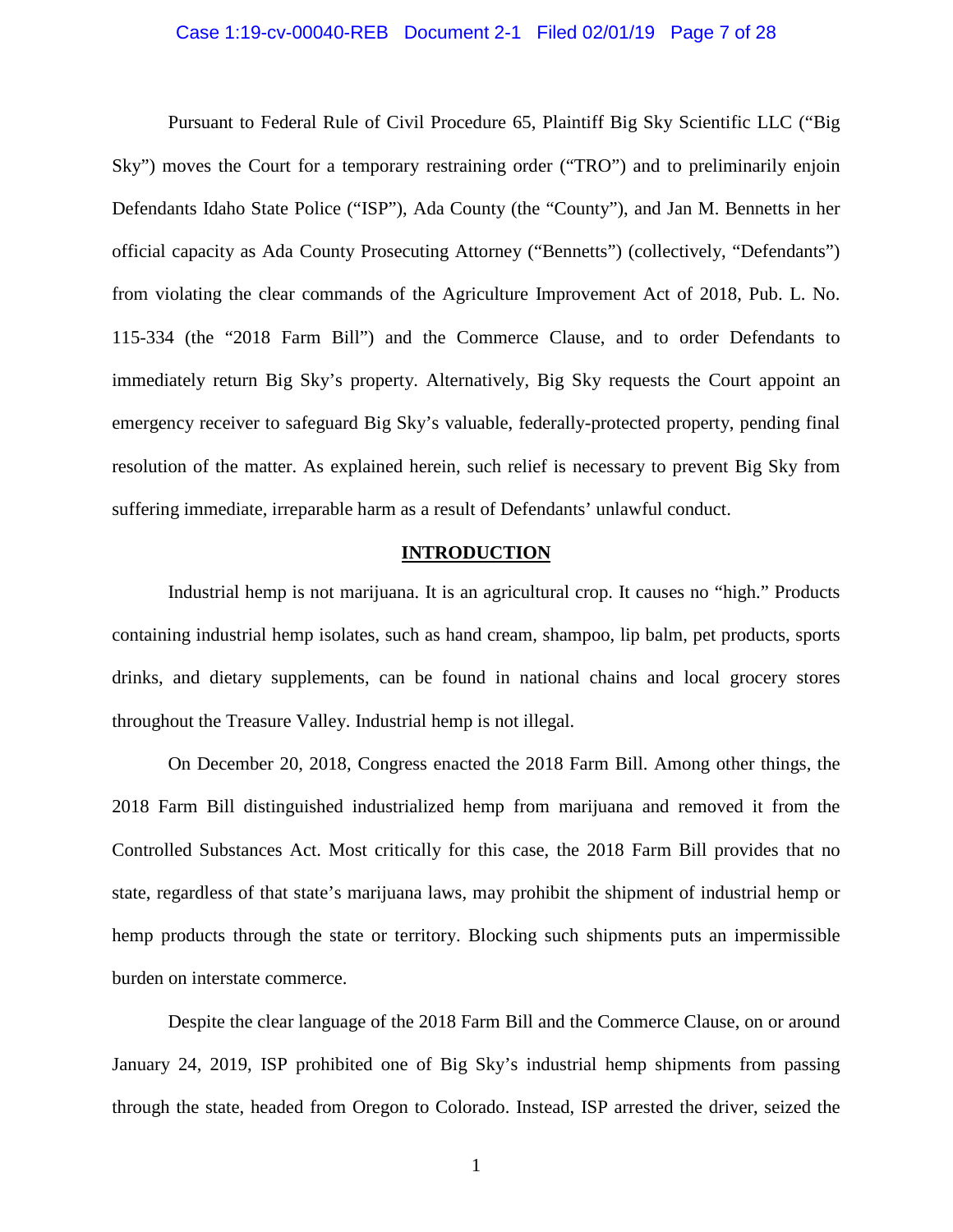#### Case 1:19-cv-00040-REB Document 2-1 Filed 02/01/19 Page 8 of 28

shipment, and reported to media outlets that it had just made the "largest marijuana bust" in the agency's history. Industrial hemp is not marijuana.

Big Sky was quick to respond. Through counsel, it spoke to the County's Chief Deputy Criminal Prosecutor, emailed and sent hand-delivered letters to Bennetts and her Chief Deputy in charge of civil matters, and left voice messages, sent a letter, and emailed the Deputy Attorney General assigned to ISP. Big Sky provided Defendants with documentation from multiple stateaccredited laboratories certifying the shipment as industrial hemp, not marijuana. It explained that the shipment was very expensive and very perishable. If proper climate and airflow are not maintained, the product will mold. If that happens, the product will be worthless and Big Sky will have lost not only the estimated \$1.3 million value of its industrial hemp shipment's isolates, but also the opportunity of being among the first entrants into the new Congressionally-created industrial hemp market. Defendants think the 2018 Farm Bill does not apply.

Big Sky files this action and emergency motion to safeguard its perishable, federallyprotected property, and to ensure that it can continue its lawful business as Congress intended.

#### **THE LEGAL BACKGROUND OF INDUSTRIAL HEMP**

#### *A. The 2014 Farm Bill*

On February 7, 2014, President Barack Obama signed the Agricultural Act of 2014, Pub. L. No. 113-79 (the "2014 Farm Bill"), into law. The 2014 Farm Bill provided that "[n]otwithstanding the Controlled Substances Act . . . or any other Federal law, an institution of higher education . . . or a State department of agriculture may grow or cultivate industrial hemp," provided it is done "for purposes of research conducted under an agricultural pilot program or other agricultural or academic research" and those activities are allowed under the relevant state's laws. 7 U.S.C. § 5940(a). The 2014 Farm Bill narrowly defined "industrial hemp" as the plant *Cannabis sativa L.*, or any part of such plant, "with a delta-9 tetrahydrocannabinol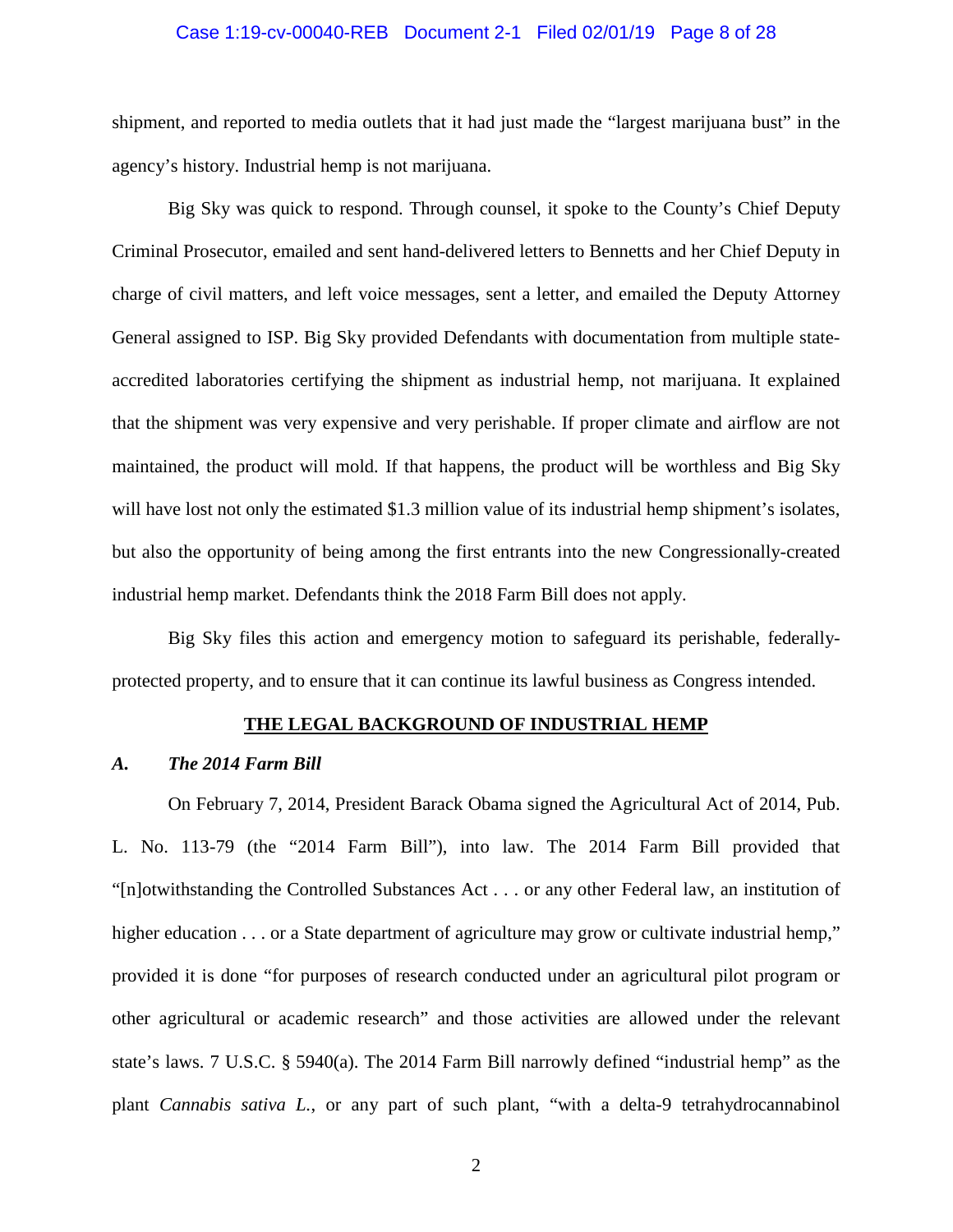#### Case 1:19-cv-00040-REB Document 2-1 Filed 02/01/19 Page 9 of 28

concentration of not more than 0.3 percent on a dry weight basis." *Id.*  $\S$  5940(b).<sup>[1](#page-8-0)</sup>

Despite opening pathways for state-sponsored research into industrial hemp, the 2014 Farm Bill did not remove industrial hemp from the federal controlled substances list. *Hemp Indus. Ass'n v. U.S. Drug Enf't Admin.*, 720 F. App'x 886, 887 (9th Cir. April 30, 2018) (affirming DEA interpretation of industrial hemp isolates as a Schedule I controlled substance, but holding that such interpretation did not interfere with state-sponsored research).

Following the passage of the 2014 Farm Bill, the Oregon legislature passed HB 4060 in order to establish an industrial hemp program in line with the registration and research requirements of the 2014 Farm Bill. The Oregon law requires industrial hemp growers to be registered and certified with the state. Consistent with the research aims of the 2014 Farm Bill, Oregon's law established a framework "for the purpose of developing standards for investigating and testing…industrial hemp crop[s]." Or. Rev. Stat. § 571.333.

#### *B. The 2018 Farm Bill*

For four years, multiple states and academic institutions across the country, including Oregon, tested the viability of industrial hemp as an agricultural crop, as part of the pilot programs contemplated by the 2014 Farm Bill. Following this four-year research period, on December 20, 2018, President Donald Trump signed the 2018 Farm Bill into law.

The 2018 Farm Bill amends the Agricultural Marketing Act of 1946, 7 U.S.C. § 1621, *et seq.*, by expanding the definition of "industrial hemp" beyond the 2014 Farm Bill to include not only "the plant Cannabis sativa L. and any part of that plant," but also "the seeds thereof and all

<span id="page-8-0"></span><sup>&</sup>lt;sup>1</sup> Delta-9 tetrahydrocannabinol ("Δ-9 THC") is the principal psychoactive constituent of cannabis. Declaration of Ryan Shore in Support of Big Sky Scientific LLC's Emergency Motion for Temporary Restraining Order and Preliminary Injunction ("Shore Decl.") at ¶ 3. The greater the amount of ∆-9 THC, the larger the "high" experienced by a recreational marijuana user. *Id.* Industrial hemp, with a ∆-9 THC level of 0.3 percent or less on a dry weight basis, has virtually no psychotropic effect and is therefore not used for recreational purposes. *Id.*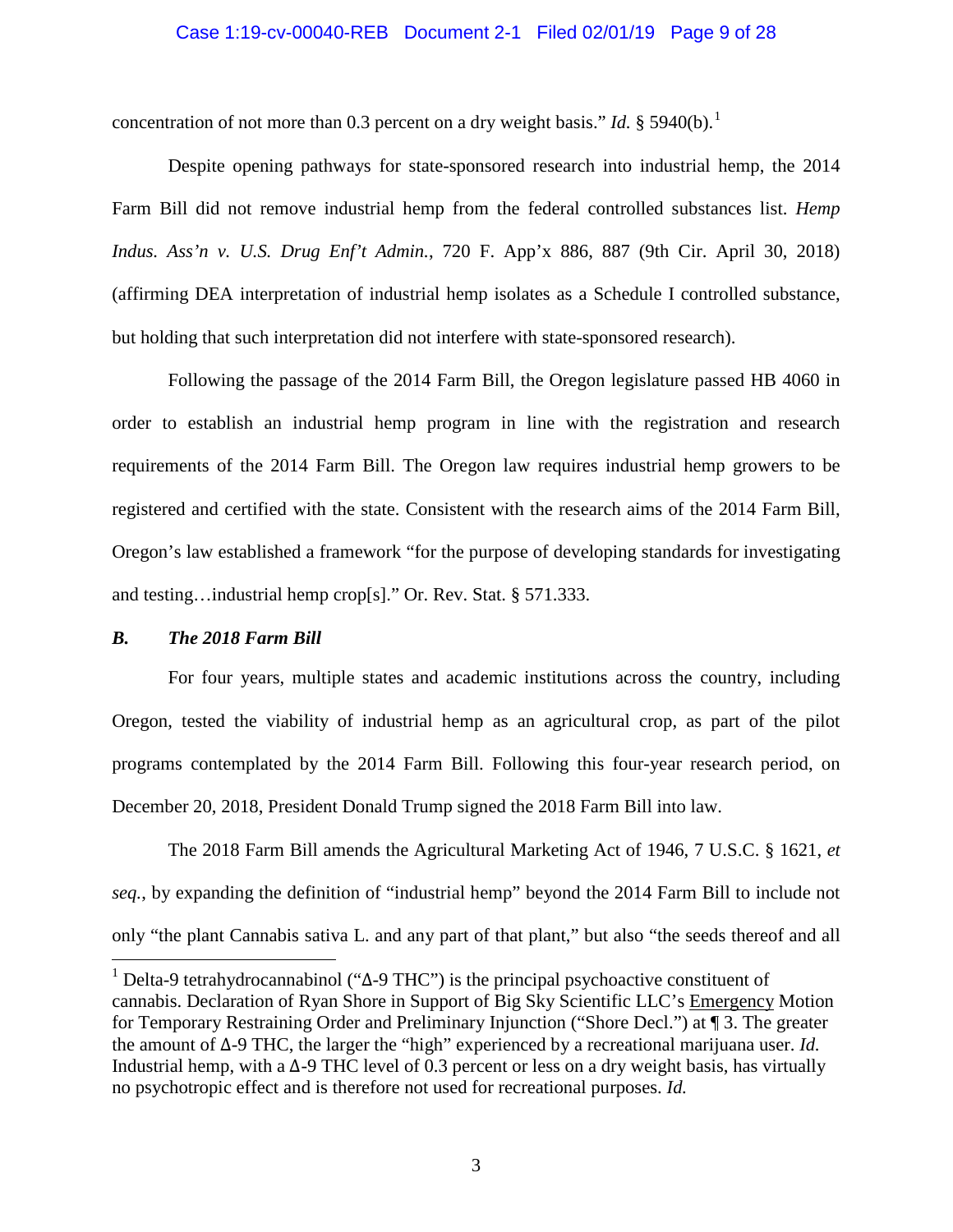#### Case 1:19-cv-00040-REB Document 2-1 Filed 02/01/19 Page 10 of 28

derivatives, extracts, cannabinoids, isomers, acids, salts, and salts of isomers, whether growing or not, with a delta-9 tetrahydrocannabinol concentration of not more than 0.3 percent on a dry weight basis." *Compare* 2018 Farm Bill § 10113 *with* 2014 Farm Bill § 7606.

With its expanded definition, the 2018 Farm Bill distinguishes industrial hemp from "marihuana" as defined in the Controlled Substances Act ("CSA"), 21 U.S.C. § 802(16), and, unlike the 2014 Farm Bill, explicitly removes industrial hemp from the CSA. 2018 Farm Bill § 12619(b) ("TETRAHYDROCANNABINOL.—Schedule I, as set forth in section 202(c) of the Controlled Substances Act (21 U.S.C. § 812(c)), is amended in subsection (c)(17) by inserting after 'Tetrahydrocannabinols' the following: ', except for tetrahydrocannabinols in hemp (as defined under section 297A of the Agricultural Marketing Act of 1946)'").

In removing industrial hemp from the CSA, Senate Majority Leader Mitch McConnell of Kentucky, a member of the Senate Agriculture Committee, stated: "I think it's time we took this step…. I think everybody has figured it out that this isn't the other plant." Jeff Daniels, CNBC, Senate Agriculture Panel Passes Farm Bill with Hemp Legalization (June 13, 2018; updated June 14, 2018), https://www.cnbc.com/2018/06/13/senate-agriculture-panel-passes-farm-bill-withhemp-legalization.html. Leader McConnell went on to explain that industrial hemp is an agricultural crop, not a narcotic: "I know there are farming communities all over the country who are interested in this," as a "cash crop…. I think it's an important new development in American agriculture. There's plenty of hemp around; it's just coming from other countries. Why in the world would we want a lot of it to not come from here?" *Id.* 

Senate Minority Leader Chuck Schumer of New York holds a similar viewpoint. Referring to then federal law, he stated: "It's a crock…. It makes no sense that the DEA is the primary regulator, and that they stop farmers and investors from growing hemp. Why are we

4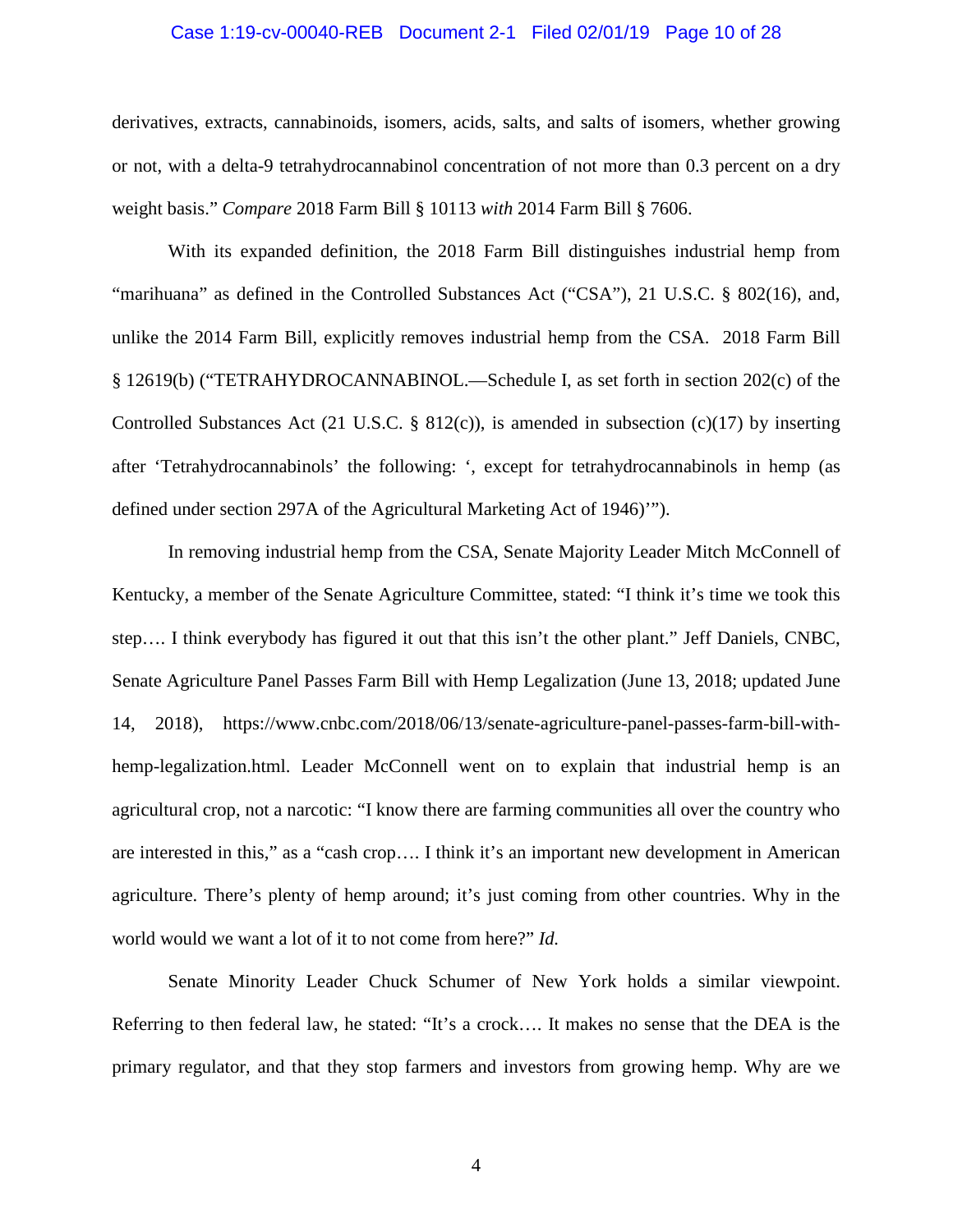## Case 1:19-cv-00040-REB Document 2-1 Filed 02/01/19 Page 11 of 28

buying hemp from other countries, when we have hundreds of acres that could be grown right here in our backyard?" Tom Angell, Forbes, Legalizing Hemp Brings Schumer and McConnell Together (May 5, 2018), https://www.forbes.com/sites/tomangell/2018/05/05/legalizing-hempbrings-schumer-and-mcconnell-together/#188159e9222d. Idaho's entire congressional delegation that voted, voted in favor of the legalization of industrial hemp. Agriculture Improvement Act, Cong. Rec. 164:196 (Dec. 1[2](#page-10-0), 2018) p. H10151-H10152; 164:195, p. S7405.<sup>2</sup>

In addition to making industrial hemp a legal agricultural crop, Congress also prohibited state interference with the transportation of industrialized hemp through interstate commerce, regardless of a state's marijuana laws. The 2018 Farm Bill provides in relevant part:

SEC. 10114. INTERSTATE COMMERCE.

(a) RULE OF CONSTRUCTION.—**Nothing in this title** or an amendment made by this title **prohibits the interstate commerce of hemp** (as defined in section 297A of the Agricultural Marketing Act of 1946 (as added by section 10113)) or hemp products.

(b) TRANSPORTATION OF HEMP AND HEMP PRODUCTS.—**No State** or Indian Tribe **shall prohibit the transportation or shipment of hemp or hemp products produced in accordance with subtitle G of the Agricultural Marketing Act of 1946 (as added by section 10113) through the State** or the territory of the Indian Tribe, as applicable.

(Emphasis added.) The Conference Report clarifies that despite section 10114(b)'s reference to

"subtitle G,"<sup>[3](#page-10-1)</sup> "**nothing** in this title authorizes interference with the interstate commerce of

<span id="page-10-0"></span> $2$  On the day of the 2018 Farm Bill's passage, FDA Commissioner Scott Gottlieb stated that the changes made remove hemp "from the Controlled Substances Act, which means that it will no longer be an illegal substance under federal law." U.S. FDA, Statement from FDA Commissioner Scott Gottlieb, M.D., on signing of the Agriculture Improvement Act and the agency's regulation of products containing cannabis and cannabis-derived compounds (Dec. 20, 2018), https://www.fda.gov/NewsEvents/Newsroom/PressAnnouncements/ucm628988.htm.

<span id="page-10-1"></span><sup>&</sup>lt;sup>3</sup> A lapse in congressional appropriations funding the federal government made it difficult if not impossible for states to submit "subtitle G" information to the Secretary of Agriculture from December 22, 2018 (two days after the 2018 Farm Bill was enacted) through January 25, 2019.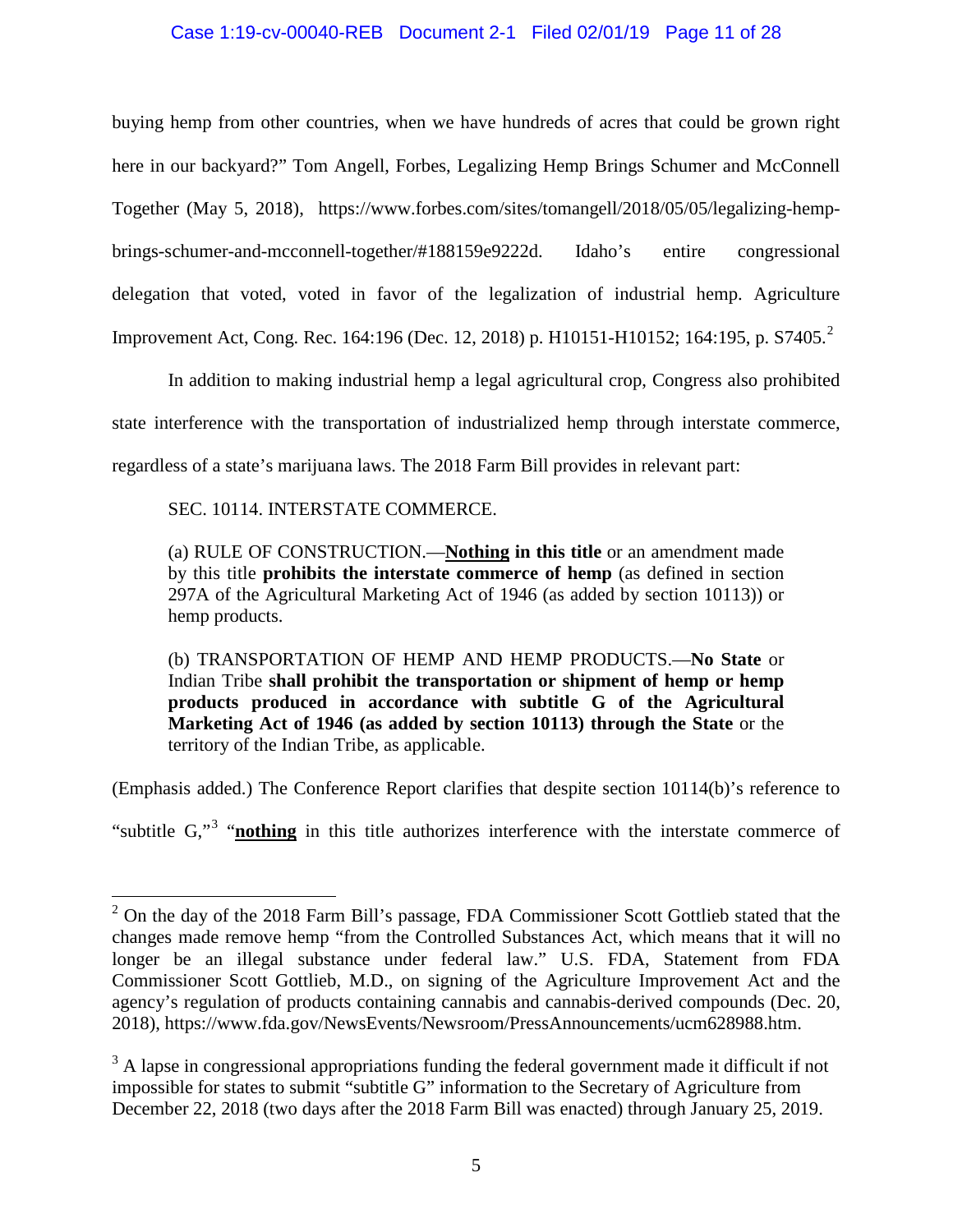hemp." H. Rep. No. 115-1072, at 436 (2018) (emphasis added). "While states and Indian tribes may limit the production and sale of hemp and hemp products within their borders, the Managers, in Sec. 10112, agreed to **not allow such states and Indian tribes to limit the transportation or shipment of hemp or hemp products through the state or Indian territory**." *Id.* at 438 (emphasis added).

## **FACTUAL BACKGROUND**

## *A. Big Sky and the Industrial Hemp Market*

Big Sky was incorporated on December 17, 2018, three days before the 2018 Farm Bill was signed into law, specifically so it could be among the first companies to market in the new industrial hemp industry. Shore Decl. at ¶ 4. Big Sky promptly set up operations in Aurora, Colorado, where it could receive and process shipments of industrial hemp. *Id.* at ¶ 5. Big Sky's business model is to purchase industrial hemp from licensed growers; process it to remove the "extracts, cannabinoids, isomers, acids, salts, and salts of isomers," typically an odorless and flavorless cannabidiol ("CBD") powder; and then sell the CBD to consumer products manufacturers for a profit. *Id.* at ¶ 6.

The public's desire for CBD-infused products is vast. *Id.* at  $\P$  7. Products run the gamut from skin cream to pet products to nutritional supplements. *Id.* Consumers are willing to pay a premium for CBD products. *Id.* While Big Sky does not produce any end-user CBD products or make any claims as to the efficacy of them, CBD-infused products are used by some consumer products manufacturers to treat medical problems, including epileptic seizures, inflammation, and anxiety, particularly in children. *Id*.

While consumer products manufacturers may sell items that contain CBD, not all of these manufacturers are equipped to extract and process the CBD isolates from the industrial hemp. *Id.* at ¶ 8. By marketing CBD to products manufacturers, Big Sky hopes to position itself as a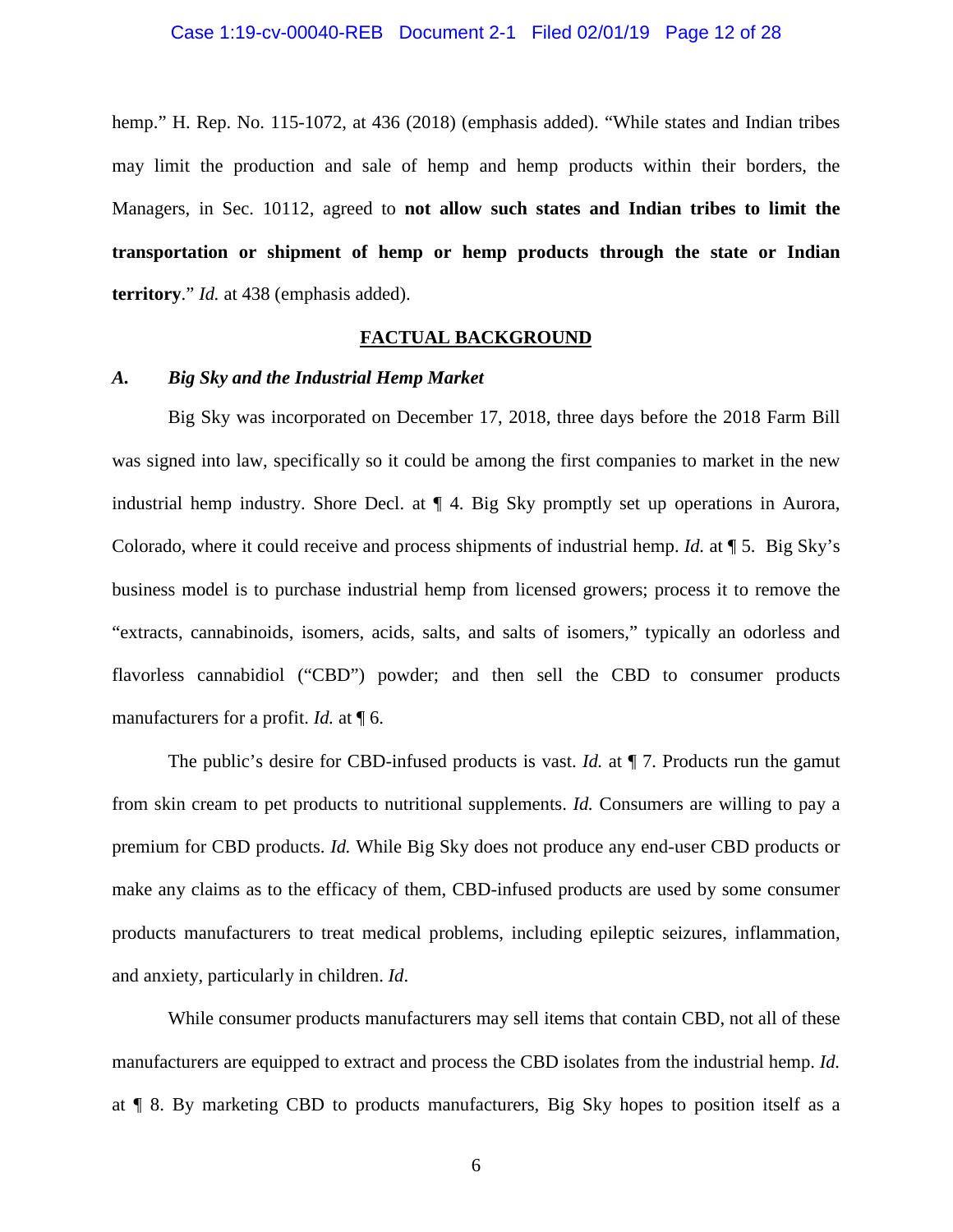#### Case 1:19-cv-00040-REB Document 2-1 Filed 02/01/19 Page 13 of 28

market leader in meeting the public's increasing demand for CBD-infused products. *Id.*

## *B. Big Sky Purchases a Large Shipment of Industrial Hemp*

Boones Ferry Berry Farms ("Boones Ferry") is a registered industrial hemp grower, licensed with the Oregon Department of Agriculture ("ODA"), License No. AG-R1050510IHG. Declaration of Elijah M. Watkins in Support of Big Sky Scientific LLC's Emergency Motion for Temporary Restraining Order and Preliminary Injunction ("Watkins Decl.") at Ex. A. ODA performed ∆-9 THC testing on Boones Ferry's industrial hemp crops during its growing cycle, as required under Oregon's state-regulated industrial hemp program, to ensure the crops were cultivated to have a ∆-9 THC concentration level of 0.3 percent or less. Shore Decl. at ¶ 9.

Big Sky implements strict buying controls to ensure that the products it purchases meet the 2018 Farm Bill definition of industrial hemp. *Id.* at ¶ 10. Boones Ferry's crop was tested by two different state-accredited laboratories prior to Big Sky's purchase. Watkins Decl. at Exs. B and C. On October 26, 2018, Chemhistory, an Oregon accredited laboratory, provided a certificate of analysis for industrial hemp, certifying that the Boones Ferry crop Big Sky was contemplating purchasing contained a dry weight ∆-9 THC level of 0.03 percent, far less than the 0.3 percent industrial hemp ceiling established by the 2018 Farm Bill. *Id.* at Ex. B. On January 17, 2019, the Good Lab, a Colorado accredited laboratory, provided ∆-9 THC/CBD potency test results showing the average ∆-9 THC percentage between 19 different samples from the Boones Ferry crop was 0.043 percent. *Id.* at Ex. C.

Based on the multiple independent state-accredited testing results certifying the crop as industrial hemp, Big Sky purchased approximately 13,000 pounds of industrial hemp from Boones Ferry. Shore Decl. at ¶ 11. Big Sky intended to have the industrial hemp shipped from Hubbard, Oregon to Big Sky's processor in Aurora, Colorado. *Id.* at ¶ 11. Big Sky had and still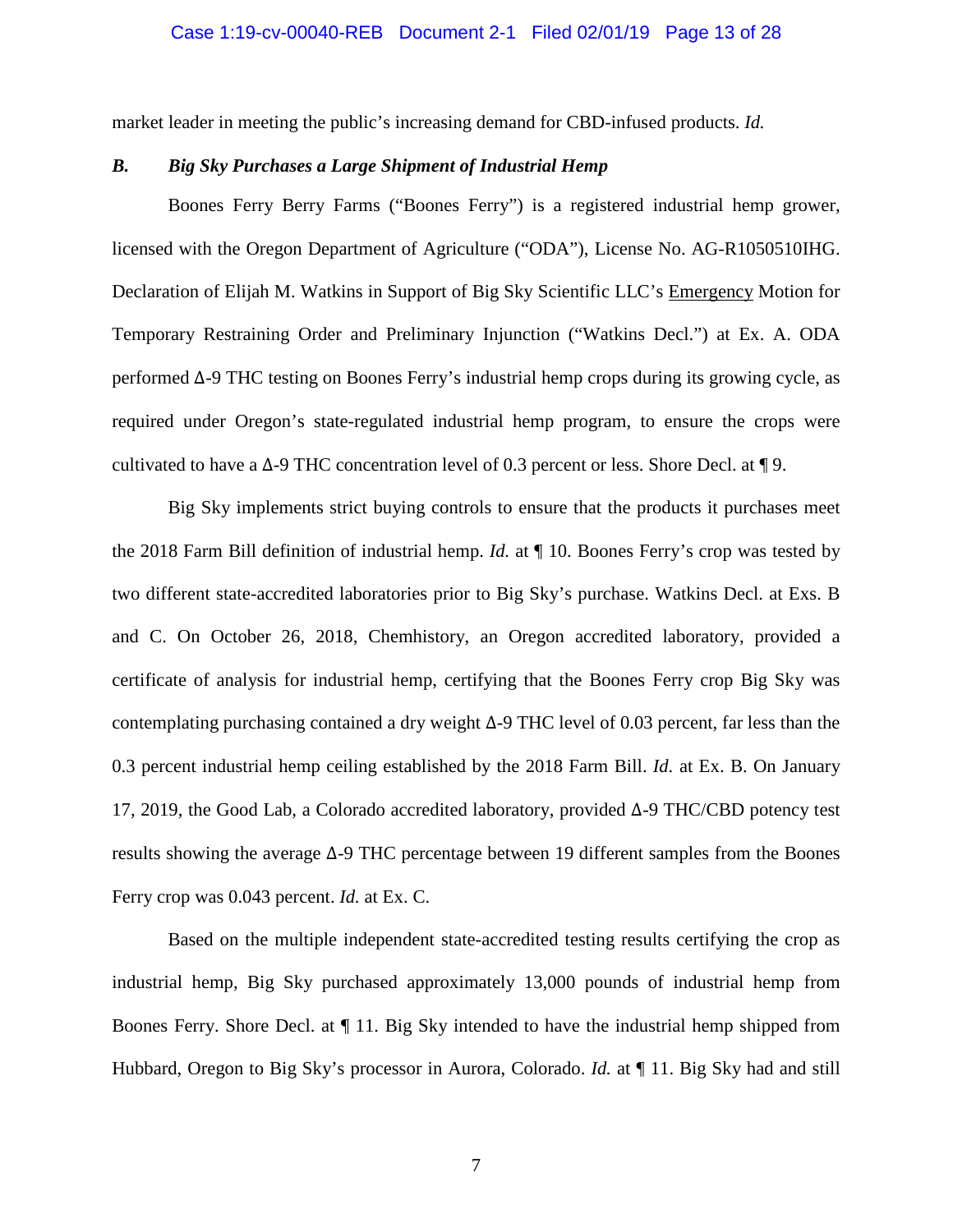#### Case 1:19-cv-00040-REB Document 2-1 Filed 02/01/19 Page 14 of 28

has no intention of selling, marketing, or distributing industrial hemp at all in Idaho. *Id.* at ¶ 12.

## *C. Big Sky's Shipment Is Seized in Violation of the 2018 Farm Bill*

Big Sky contracted with a third-party logistics company that arranged for Big Sky's industrial hemp to be shipped with VIP Transporter LLC ("VIP") from Oregon to Colorado. *Id.* at ¶ 13. Given the quantity of industrial hemp, the shipment had to be split into multiple truck loads. *Id.* On January 24, 2019, one of the trucks transporting Big Sky's industrial hemp stopped at the East Boise Port of Entry in compliance with commercial trucking laws and standards to have the shipment weighed and/or inspected. *Id.* at  $\P$  14. The truck was headed eastbound on I-84 as one would be traveling if driving to Colorado. *Id.*

The VIP driver presented the officer with a copy of the bill of lading, indicating the shipment was industrial hemp bound for Colorado. Watkins Decl. at Ex. D. The industrial hemp was not hidden away in tires or wall panels as one would expect an illegal product to be shipped, but was instead stored in large shipping bags in plain sight, as one might expect any other agricultural crop to be transported. Shore Decl. at ¶ 14. The driver was arrested and charged with marijuana trafficking, a felony offense that carries a mandatory minimum five-year term of imprisonment. Watkins Decl. at ¶ 7. Big Sky's industrial hemp shipment was seized. Shore Decl. at ¶ 15. Although Defendant ISP had only "field-tested" the industrial hemp, a process that does not measure ∆-9 THC percentage, ISP began reporting to media outlets that it had achieved the "largest marijuana bust" in the agency's history. *Id.* The market value of Big Sky's seized property is approximately \$1.3 million. *Id.* at ¶ 16.

# *D. Big Sky Contacts Defendants in Hopes of Resolving the Issue, but to No Avail*

Like most agricultural crops, industrial hemp is perishable. *Id.* at  $\P$  17. It must be stored in a climate-controlled setting, unbundled, with space between the product to allow air flow so the product can "breathe." *Id.* If stored improperly, it can mold. *Id.* If any portion of a bail of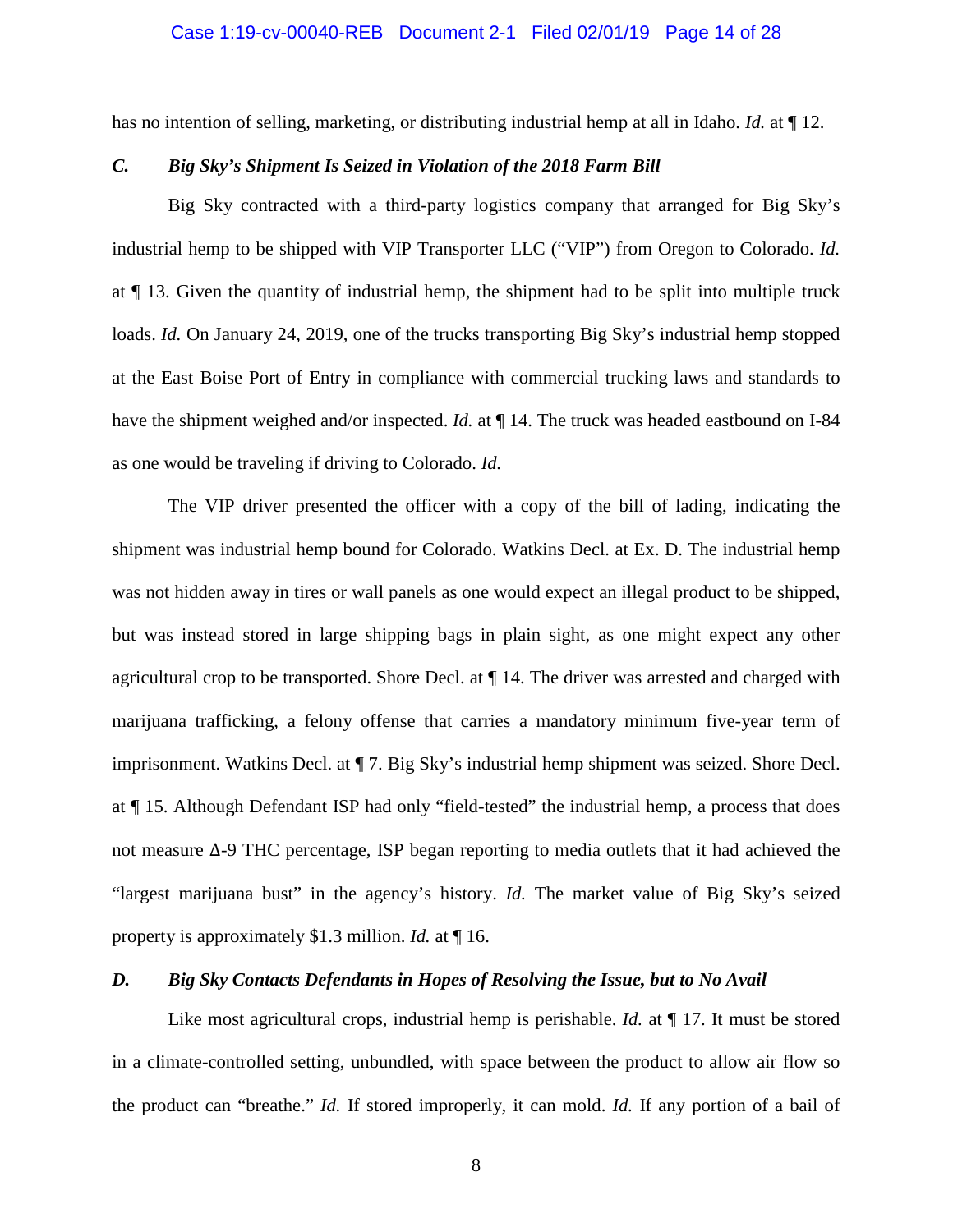# Case 1:19-cv-00040-REB Document 2-1 Filed 02/01/19 Page 15 of 28

industrial hemp molds, the entire bail becomes useless, loses all commercial value, and must be discarded. *Id.* Even without spoiling, the longer industrial hemp sits, the more the CBD trapped inside dissipates, thus lowering the value of the product. *Id.*

On January 28, 2019, counsel for Big Sky called Shawna Dunn, Chief Deputy Criminal Prosecutor for the County. Watkins Decl. at  $\P$  8. Counsel explained that the shipment was industrial hemp, not marijuana; that the 2018 Farm Bill's provision regarding interstate transportation supersedes Idaho's state marijuana laws; the value and perishable nature of the industrial hemp; and the need for the County and/or ISP to release the hemp or properly store it. *Id.* Counsel explained his intention to resolve the issue quickly and amicably, without having to litigate. *Id.* Dunn explained that she would not allow the shipment to be released, that it was outside her purview to direct the manner in which the shipment was stored, that industrial hemp is illegal under Idaho law regardless of what the 2018 Farm Bill says, and that if she were to release the shipment to counsel, she herself would be guilty of a felony. *Id.* at ¶ 9.

On January 29, 2019, counsel emailed and hand-delivered a letter to Defendant Bennetts and her Deputy Chief Civil Prosecutor, and emailed a variant of the same letter to ISP's assigned Deputy Attorney General, Merritt Dublin, setting forth Big Sky's position. *Id.* at Exs. E and F. The letters attached the ∆-9 THC reports from two different state-accredited laboratories and Boones Ferry's industrial hemp license issued by ODA. *Id.* Counsel outlined the changes made by the 2018 Farm Bill, explained that the seizure violated the 2018 Farm Bill's Interstate Commerce section and the Supremacy Clause of the United States Constitution (U.S. Const. art. VI, cl. 2), and asked that Defendants' counsel contact him "at your first available moment," as "[t]ime is of the essence" given the perishability of Big Sky's industrial hemp. *Id.* Big Sky's counsel explained that the matter needed to be resolved by Friday in order to avoid litigation. *Id.*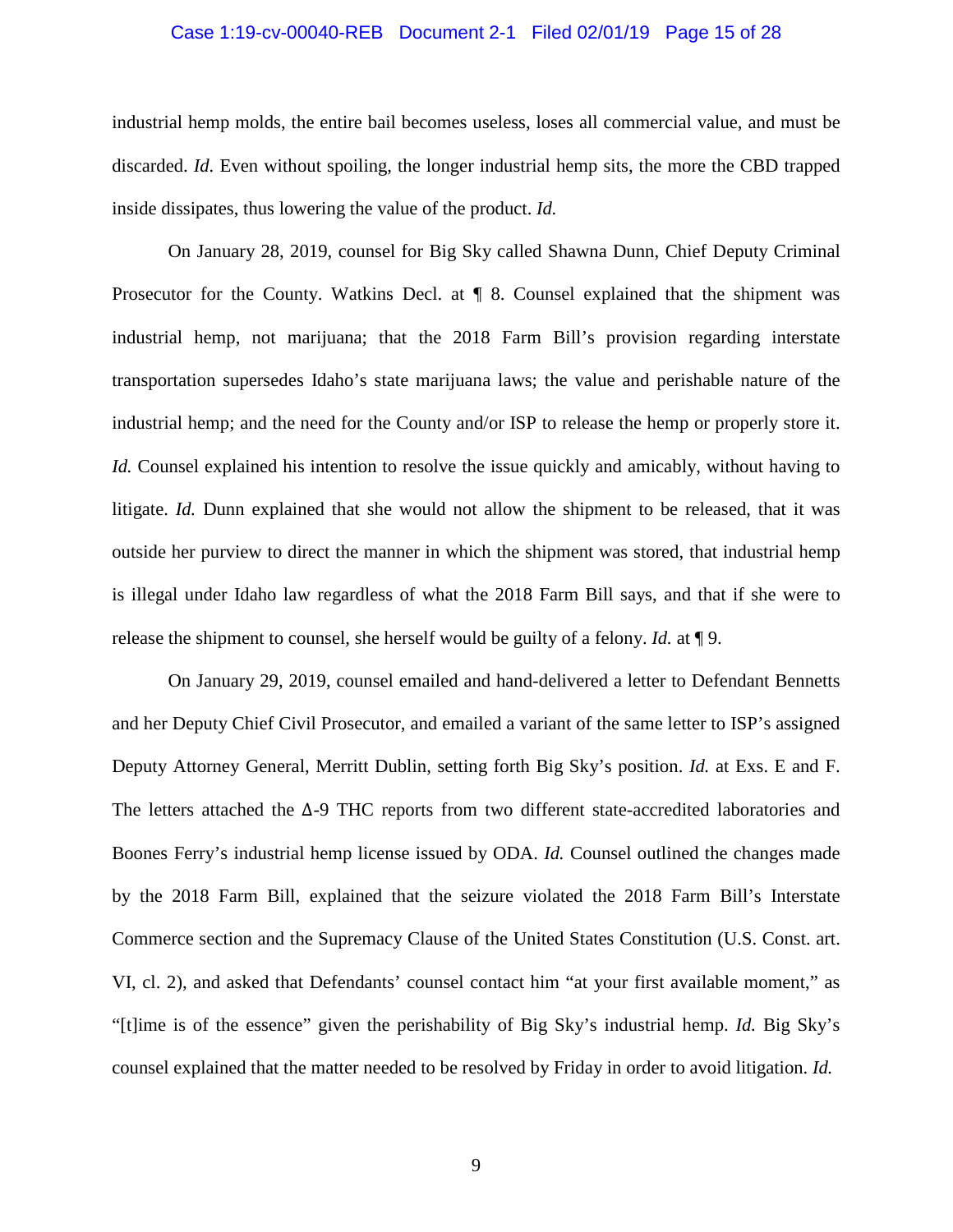#### Case 1:19-cv-00040-REB Document 2-1 Filed 02/01/19 Page 16 of 28

On Thursday, Defendants responded that the 2018 Farm Bill did not apply, claiming that "section G" in section 10114 gave them a safe harbor to prohibit the interstate shipment of what has been declared a legal good under federal law. *Id.* at Exs. G and H.

## *E. Defendants Openly Oppose Federal Law*

While slow to respond to Big Sky, Defendants were quick to speak to the press, declaring "business as usual" despite the 2018 Farm Bill. According to Scott Bandy, Chief Criminal Deputy Prosecutor for the County, "As far as we're concerned, it [industrial hemp] is and always has been illegal under Idaho law as it's currently written, and nothing has changed," the 2018 Farm Bill notwithstanding. Emily Lowe & Xavier Ward, Idaho Press, Does the new federal law protect people from transporting hemp plants in Idaho? (Jan. 30, 2019), https://www.idahopress.com/news/local/does-the-new-federal-law-protect-people-from-

transporting-hemp/article\_d5a71a18-e3e8-5e83-ad66-a802e99ecbaf.htmli8. "If there is any quantity of THC, then it meets the definition of marijuana." Katy Moeller, Idaho Statesman, Hemp or marijuana? ISP stops truck driver with 6,701 pounds of 'green, leafy substance,' (Jan. 29, 2019), https://www.idahostatesman.com/news/northwest/idaho/article225242275.html. "We don't believe [the 2018 Farm Bill] affects Idaho law…. It does not preempt state law," and anyone transporting industrial hemp in interstate commerce "across the state" will be treated by Defendants as "a drug smuggler." Katie Terhnune, KTVB.com, 'It is up to them to understand the law:' Idaho prosecutors charge hemp under drug statutes (Jan. 30, 2019; updated Jan. 31, 2019), https://www.ktvb.com/article/news/it-is-up-to-them-to-understand-the-law-idahoprosecutors-charge-hemp-under-drug-statutes/277-0aa8ca83-5404-4557-aa90-4a2a17b8c275.

Big Sky now files this emergency motion to safeguard its federally-protected property, its position in the marketplace, and its future viability as a legitimate and lawful business.

10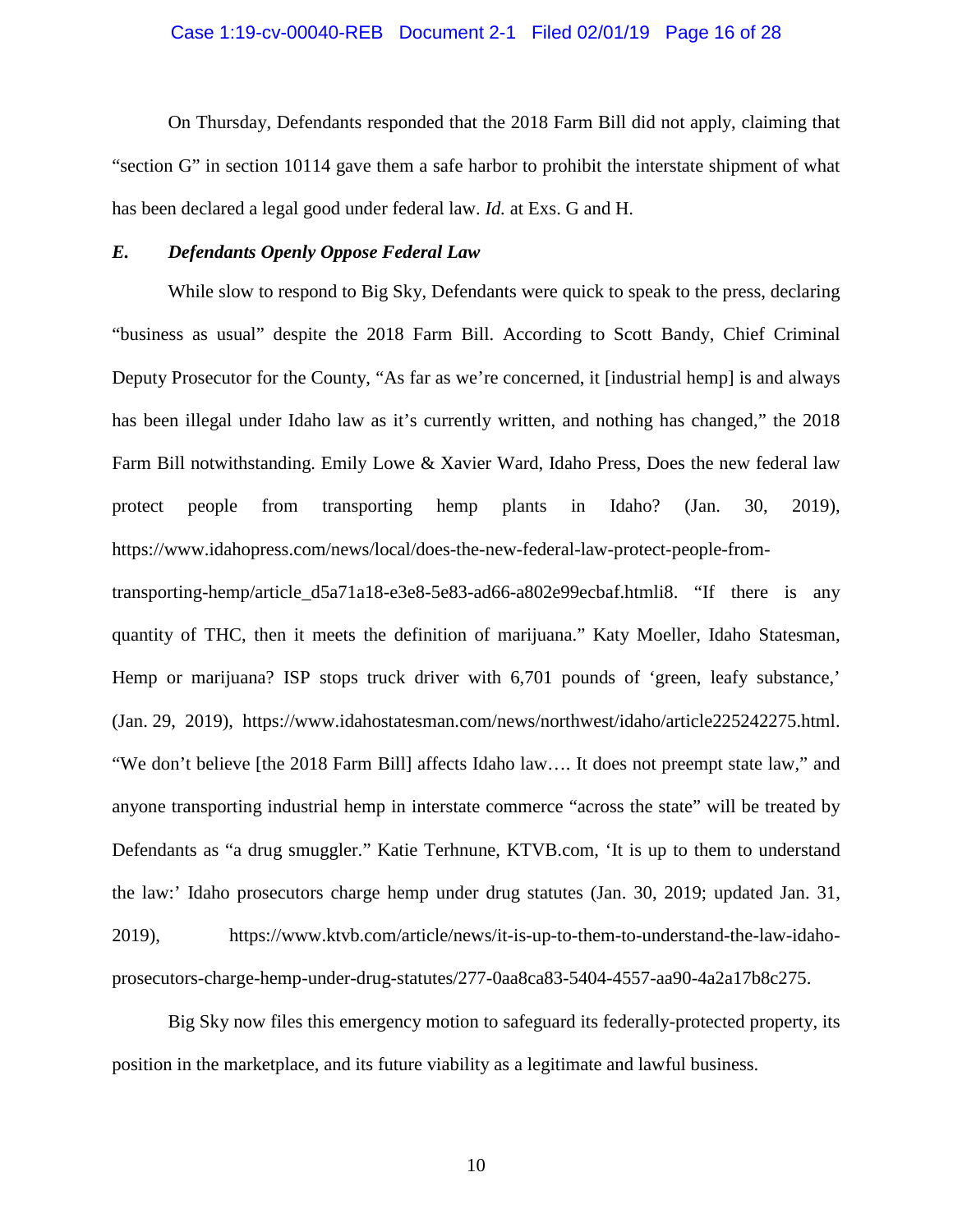#### **LEGAL STANDARD**

Under Federal Rule of Civil Procedure 65, a court may issue preliminary injunctive relief if the plaintiff shows (1) a likelihood of success on the merits; (2) that irreparable harm will result in the absence of injunctive relief; (3) that the balance of relative hardships tips in plaintiff's favor; and (4) that an injunction is not contrary to the public's interest. *K.W. ex rel. D.W. v. Armstrong*, 789 F.3d 962, 970 (9th Cir. 2015); *Pimentel v. Dreyfus*, 670 F.3d 1096, 1105 (9th Cir. 2012) (per curiam) (citing *Winter v. Nat. Res. Def. Council, Inc.*, 555 U.S. 7, 20 (2008)). Although all four parts must be satisfied, the first factor—likelihood of success on the merits—is the "most important." *Disney Enters., Inc. v. VidAngel, Inc.*, No. 16-56843, 2017 WL 3623286, at \*4 (9th Cir. Aug. 24, 2017) (quoting *Garcia v. Google, Inc.*, 786 F.3d 733, 740 (9th Cir. 2015)). "The standard for issuing a temporary restraining order is identical to the standard for a preliminary injunction." *Idaho State Univ. Faculty Ass'n for the Pres. of the First Amendment v. Idaho State Univ.*, 857 F. Supp. 2d 1055, 1060 (D. Idaho 2012).

In addition to this traditional test, the Ninth Circuit has applied an alternative "slidingscale" approach under which a TRO and/or preliminary injunction may be granted where the plaintiff "demonstrates either a combination of probable success on the merits and the possibility of irreparable injury or that serious questions are raised and the balance of hardships tips sharply in his favor." *Greater Yellowstone Coal. v. Timchak*, 323 F. App'x 512, 513–14 (9th Cir. 2009) (emphasis omitted) (quoting *Save Our Sonoran, Inc., v. Flowers*, 408 F.3d 1113, 1120 (9th Cir. 2005)); *see Pimentel*, 670 F.3d at 1105 ("Under the 'sliding scale' approach to preliminary injunctions observed in this circuit, the elements of the preliminary injunction test are balanced, so that a stronger showing of one element may offset a weaker showing of another." (citation omitted)). Where Big Sky's probability of success is so great, resorting to the sliding scale is not necessary, but under either standard, emergency injunctive relief is warranted.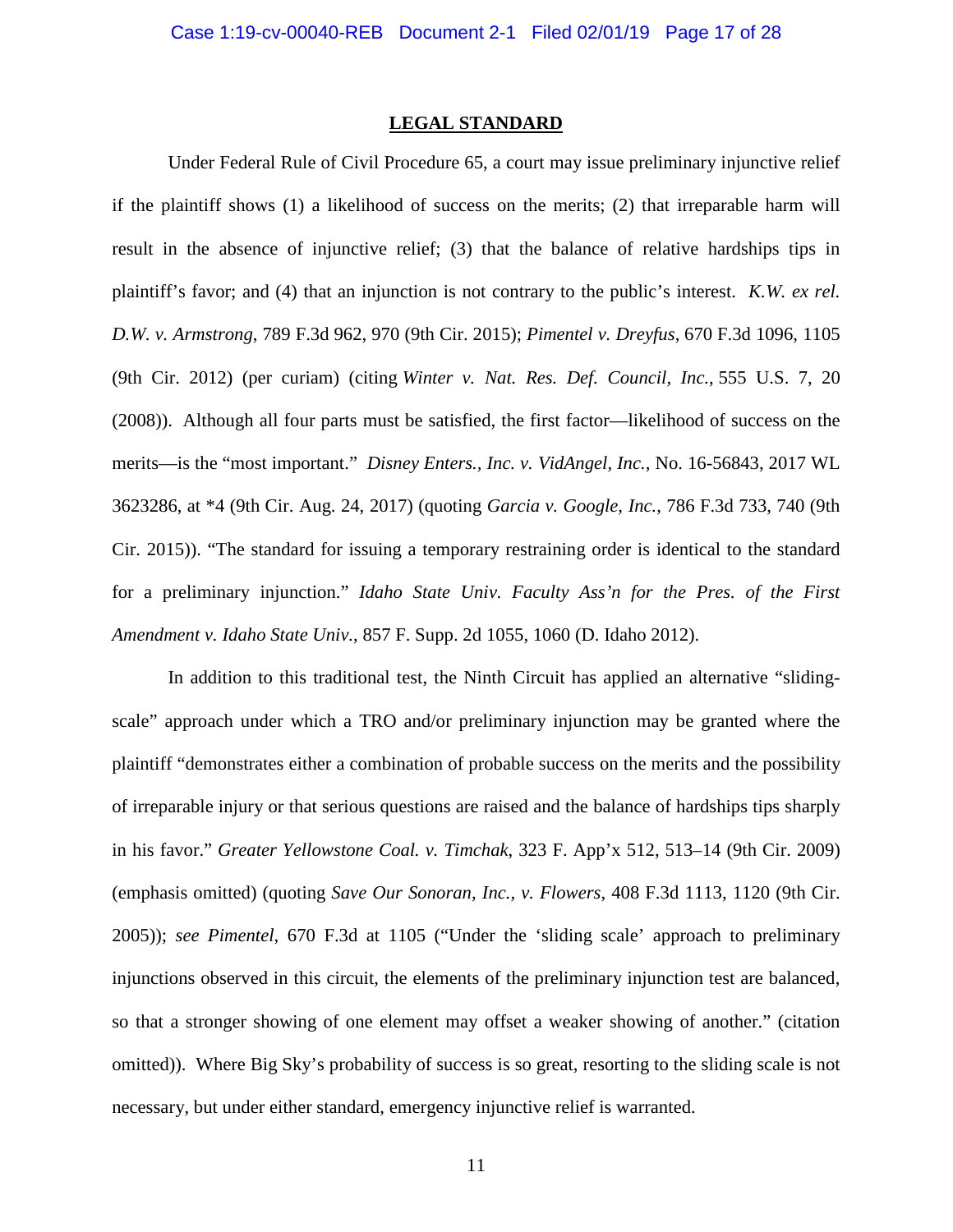Case 1:19-cv-00040-REB Document 2-1 Filed 02/01/19 Page 18 of 28

Alternatively, the Court should appoint a receiver pursuant to Fed. R. Civ. P. 66 to store and keep the industrial hemp during the duration of the dispute.

## **ARGUMENT**

## *A. THE COURT SHOULD ENTER AN EMERGENCY INJUNCTION*

# **1. Big Sky Is Likely to Succeed on the Merits of Its Declaratory Judgment Claims.**

Congress has clearly spoken on the issue of industrial hemp. Big Sky's shipment is industrial hemp. Without question, industrial hemp is legal at the federal level and considered to be an agricultural crop. While it remains the prerogative of each state to enact its own drug laws, those state laws cannot be enforced in a manner that conflicts with federal statutes. Congress has entirely preempted the area of interstate transportation of industrial hemp, so any state law that conflicts with that complete preemption must give way under the Supremacy Clause. Big Sky is likely to succeed on the merits of its declaratory judgment claims.

#### *a. The Shipment Is Industrial Hemp.*

Under the 2018 Farm Bill, industrial hemp is defined as "the plant Cannabis sativa L. and any part of that plant, including the seeds thereof and all derivatives, extracts, cannabinoids, isomers, acids, salts, and salts of isomers, whether growing or not, **with a delta-9 tetrahydrocannabinol concentration of not more than 0.3 percent on a dry weight basis**." 2018 Farm Bill § 10113 (emphasis added). The shipment transported by VIP was certified by two different state-accredited laboratories as falling well below the 0.3 percent ∆-9 THC limit. Watkins Decl. at Exs. B and C. ODA monitored the crop during its growing process to ensure that it was cultivated in such a way so as to fall below the  $\Delta$ -9 THC limit. Shore Decl. at ¶ 9.

At the time of the seizure, Defendants possessed no meaningful evidence to suggest that the shipment was anything but what the VIP driver and the bill of lading said it was: industrial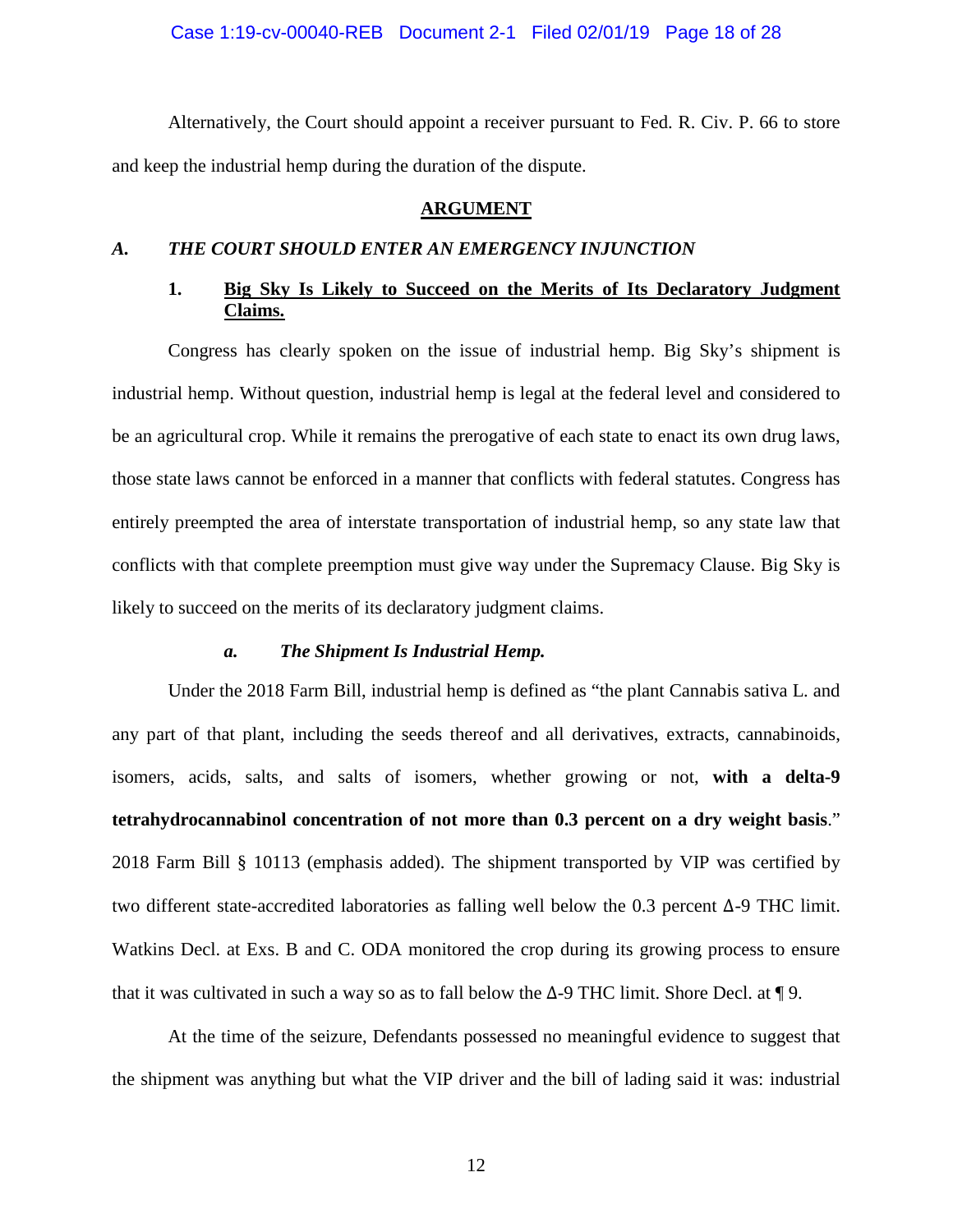#### Case 1:19-cv-00040-REB Document 2-1 Filed 02/01/19 Page 19 of 28

hemp bound for Colorado, not Idaho. The ISP officer's field test was incapable of measuring the percentage amount of ∆-9 THC because the test just indicates the presence of "THC" in general, without regard to amount—the main distinguishing characteristic of industrial hemp compared to marijuana. *Id.* at  $\P$  15. Nor was it possible for the K-9 officer to smell the percentage amount of ∆-9 THC since K-9's don't smell "THC", but terpenes, which are present in several plants, including industrial hemp. *Id.* That is why ISP has sent samples of the seized industrial hemp to laboratories for further testing. Terhnune, *supra,* https://www.ktvb.com/article/news/it-is-up-tothem-to-understand-the-law-idaho-prosecutors-charge-hemp-under-drug-statutes/277-0aa8ca83- 5404-4557-aa90-4a2a17b8c275.[4](#page-18-0)

Nor did the circumstances surrounding the stop alert ISP to the shipment being anything but industrial hemp. The VIP driver voluntarily stopped at a port of entry, just as any other lawabiding commercial driver would have done. The industrial hemp was not hidden in secret compartments, but was out in the open, being shipped like any other legal good. When asked what he was hauling, the VIP driver told the truth and said "industrial hemp." While ISP has claimed to news outlets that the amount seized is greater than the total amount of marijuana seized by ISP in the past five years combined, by a significant margin, Moeller, *supra*, https://www.idahostatesman.com/news/northwest/idaho/article225242275.html, there is good reason for that. The shipment was not an illegal load of marijuana, but a commercial-sized load of industrial hemp being legally shipped on federally-funded interstate highways to Colorado.

Every piece of direct and circumstantial evidence points to the shipment being what Big Sky claims it to be: industrial hemp.

<span id="page-18-0"></span> $4$  Big Sky reserves the right to amend its Complaint to seek damages for lost amounts of its industrial hemp, including lost amounts resulting from destructive testing performed by or at the direction of Defendants.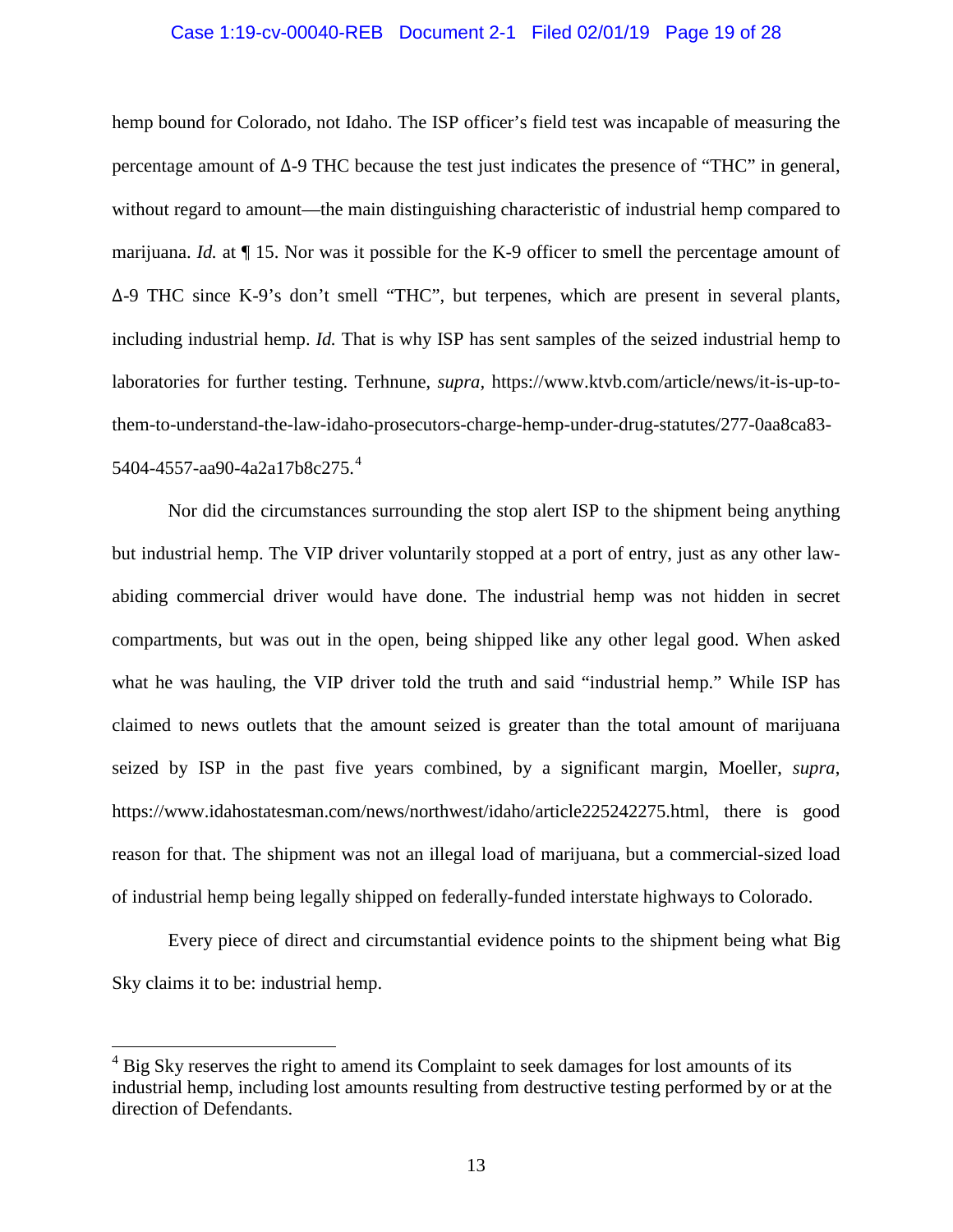## *b. Industrial Hemp Is Legal on a Federal Level*

The 2018 Farm Bill makes industrial hemp legal at the federal level. It is no longer a controlled substance under the CSA. 2018 Farm Bill § 12619(b). That includes not only the plant itself, but all isolates derived from it, like CBD. *Id.* § 10113. It was the clear intent of Congress to treat industrial hemp as an agricultural crop (akin to potatoes, onions, cotton, and the like), and not a narcotic. Daniels, *supra*, https://www.cnbc.com/2018/06/13/senate-agriculturepanel-passes-farm-bill-with-hemp-legalization.html.

# *c. Congress Has Completely Preempted State Control over the Interstate Shipment of Industrial Hemp, so Defendants Must Allow Big Sky's Shipment of Industrial Hemp to Proceed to Its Final Destination in Colorado.*

# *i. 2018 Farm Bill Preemption*

Under the 2018 Farm Bill, states remain free to continue to categorize any plant with trace amounts of ∆-9 THC as an illegal substance. While at least "41 states have legalized [industrial hemp]," including "[a]ll of Idaho's neighboring states," Idaho remains free to prohibit the production, marketing, and sale of all ∆-9 THC plants within its borders. Lowe & Ward, *supra*, https://www.idahopress.com/news/local/does-the-new-federal-law-protect-peoplefrom-transporting-hemp/article\_d5a71a18-e3e8-5e83-ad66-a802e99ecbaf.html.

However, under the 2018 Farm Bill, Idaho cannot legally prohibit the transportation across its state of what is a lawful agricultural crop under federal law, as the crop is bound for a neighboring state where it will be sold. 2018 Farm Bill § 10114. This was the clear intent of Congress. Conf. Rep. at 436-438 (emphasis added) ("**nothing** in this title authorizes interference with the interstate commerce of hemp," Congress will "**not allow such states**…**to limit the transportation or shipment of hemp or hemp products through the state**….")

Congress is presumed to be aware of the conflicting laws of the several states, and yet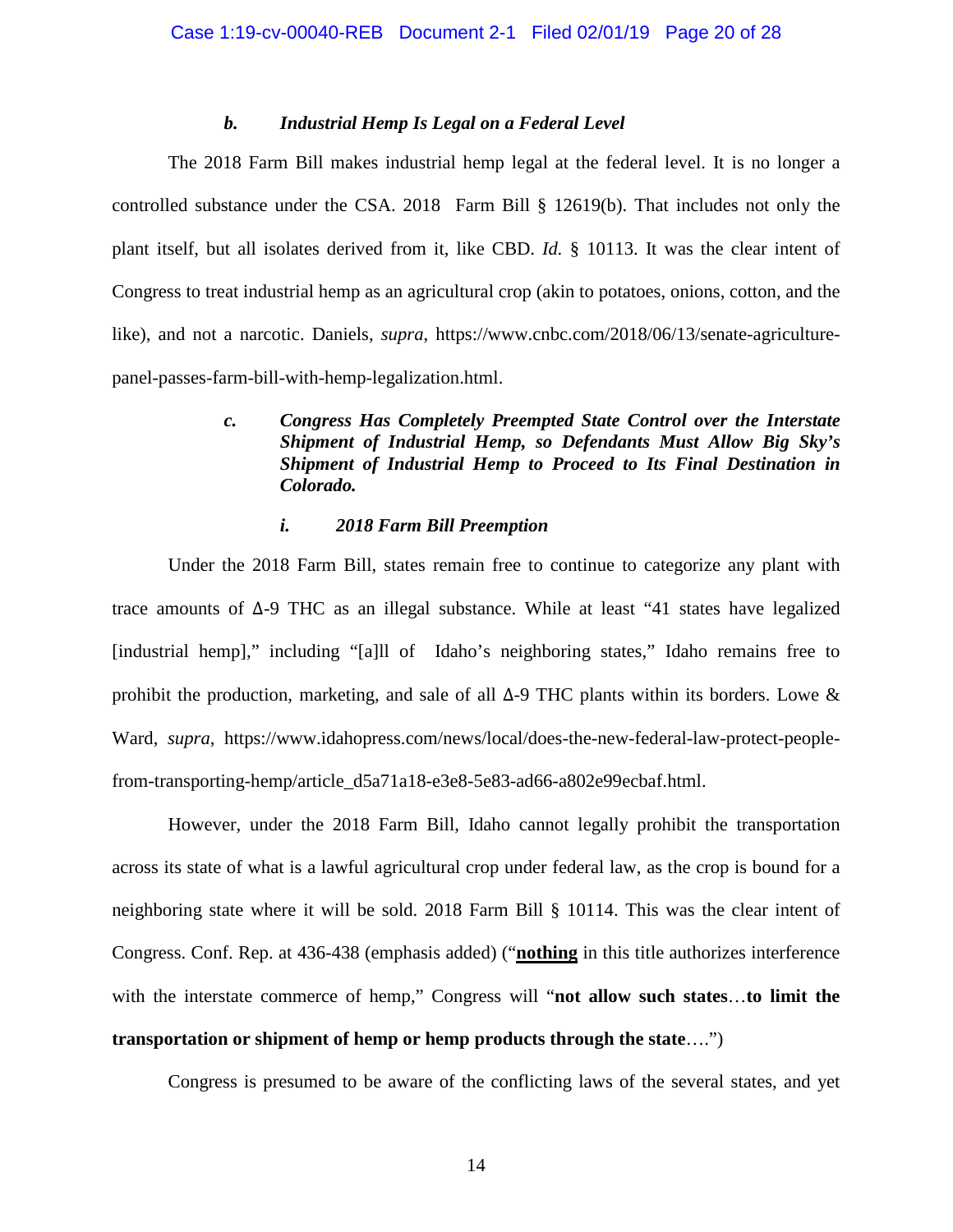#### Case 1:19-cv-00040-REB Document 2-1 Filed 02/01/19 Page 21 of 28

still chose to forbid states, like Idaho, from prohibiting the interstate travel of industrial hemp. *Cannon v. Univ. of Chi.,* 441 U.S. 677, 696–97 (1979) ("It is always appropriate to assume that our elected representatives, like other citizens, know the law...."). Congress has completely preempted the area of interstate commerce of industrial hemp shipments by the 2018 Farm Bill.

# *ii. Preemption and Interstate Commerce*

Even if the 2018 Farm Bill did not apply (and it does), Defendants still cannot interfere with the shipment of goods between states, because Congress has preempted virtually all of interstate commerce. "States are precluded from regulating conduct in a field that Congress, acting within its proper authority, has determined must be regulated by its exclusive governance." *Nat'l Fed'n of the Blind v. United Airlines Inc.*, 813 F.3d 718, 724 (9th Cir. 2016) (quoting *Arizona v. United States,* 132 S. Ct. 2492, 2495 (2012)). Moreover, state laws are preempted when they conflict with federal law," such that "compliance with both federal and state regulations is a physical impossibility, ... [or] the challenged state law stands as an obstacle to the accomplishment and execution of the full purposes and objectives of Congress." *Id.* (internal quotation marks and citation omitted). The Supremacy Clause mandates that conflicting, preempted state laws must give way to federal law. U.S. Const. art. VI, cl. 2.

The Commerce Clause affords Congress near limitless authority to regulate the free shipment of goods between the several states, local laws notwithstanding.

Our starting point is clear. In two recent cases we applied the principle that the Commerce Clause was not merely an authorization to Congress to enact laws for the protection and encouragement of commerce among the States, but by its own force **created an area of trade free from interference by the States**. In short, the Commerce Clause **even without implementing legislation by Congress** is a limitation upon the power of the States.

*Freeman v. Hewit*, 329 U.S. 249, 252 (1946) (emphasis added); *S. Pac. Co. v. Arizona*, 325 U.S. 761 (1945); *Morgan v. Virginia*, 328 U.S. 373 (1946).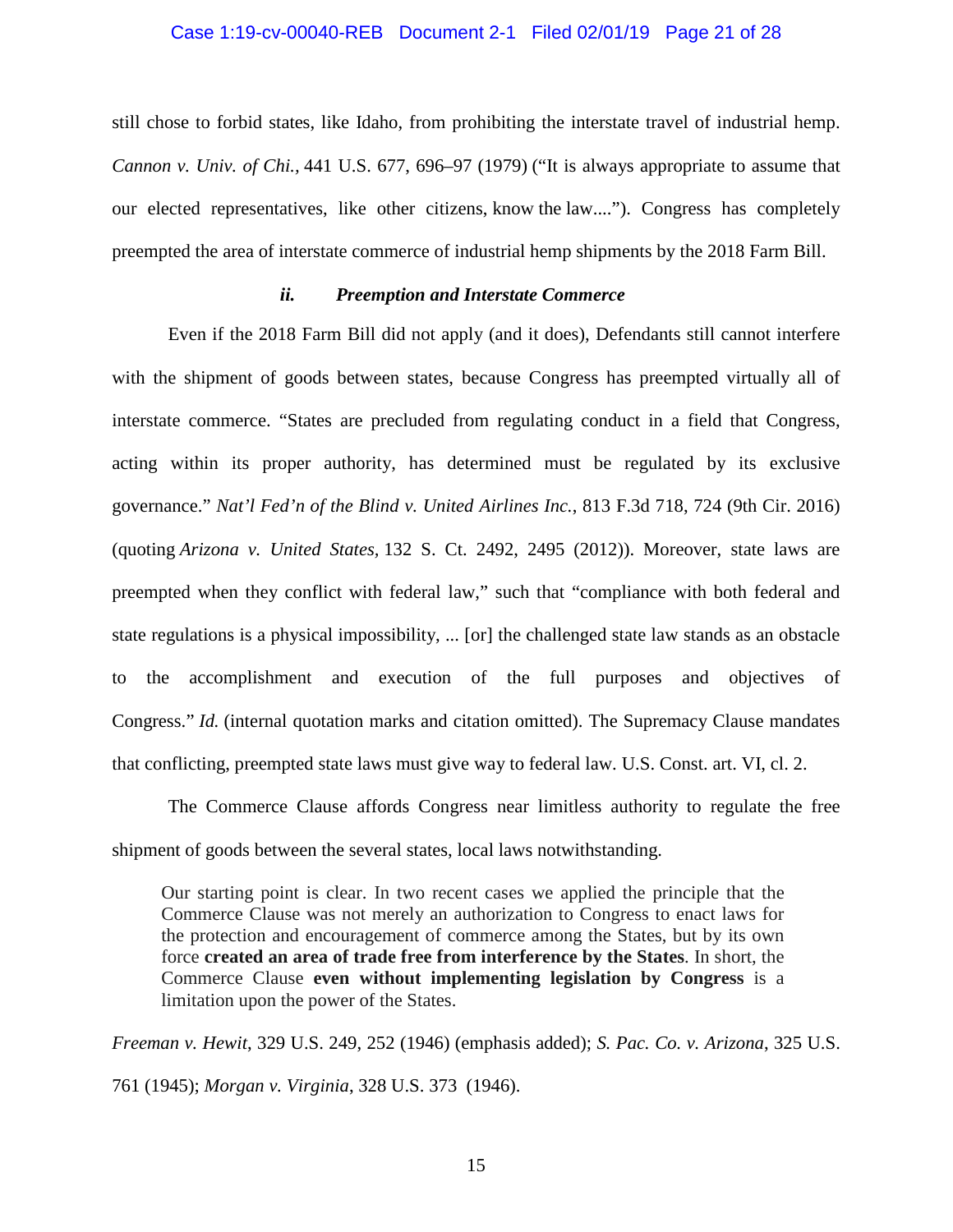#### Case 1:19-cv-00040-REB Document 2-1 Filed 02/01/19 Page 22 of 28

Long has Congress exercised complete preemption over interstate shipment of goods, and federal courts have chided states and localities for just as long when they have attempted to interfere with the free interstate shipment of legal goods. *Swift & Co. v. United States,* 196 U.S. 375 (1905) (cattle for slaughter); *Baltimore & O. S. W. R. Co. v. Settle*, 260 U.S. 166, 174 (1922) (rail cars of lumber); *Hawai'i Papaya Indus. Ass'n v. Cty. of Hawaii*, 666 F. App'x 631, 634 (9th Cir. 2016) (county ordinance banning certain fruits and seeds preempted because it burdened the interstate movement of plant products); *BNSF Ry. Co. v. Cal. Dep't of Tax & Fee Admin*., 904 F.3d 755, 771 (9th Cir. 2018) (affirming injunction of state fees on interstate waste shipments).

Importantly, federal preemption over the interstate shipment of goods applies even where a state totally bans the possession of a given product in that state. In *Man Hing Ivory & Imports, Inc. v. Deukmejian*, California banned the possession of African elephant parts within its borders, while federal law allowed the practice. 702 F.2d 760, 761-62 (9th Cir. 1983). In quoting from and affirming the district court, the Ninth Circuit found that to allow the state to prohibit possession of an item that it believed was objectionable, but that was allowed under federal law, "would open the way for states to impose regulation to supersede federal regulation of trade in…interstate commerce, **a form of state preemption clearly contrary to the intent of Congress**…." *Id*. at 765. Like California in *Man Hing Ivory*, Idaho can prohibit the sale and marketing of industrial hemp within its borders, but it cannot enforce its local laws so stringently as to cut off interstate commerce of what is considered lawful at the federal level. *Id.*

In this case, the 2018 Farm Bill is clear that "[n]o State…shall prohibit the transportation or shipment of hemp or hemp products…through the State…." 2018 Farm Bill § 10114. Defendants' belief that "nothing has changed" is just plain wrong. Lowe & Ward, *supra*, https://www.idahopress.com/news/local/does-the-new-federal-law-protect-people-from-

16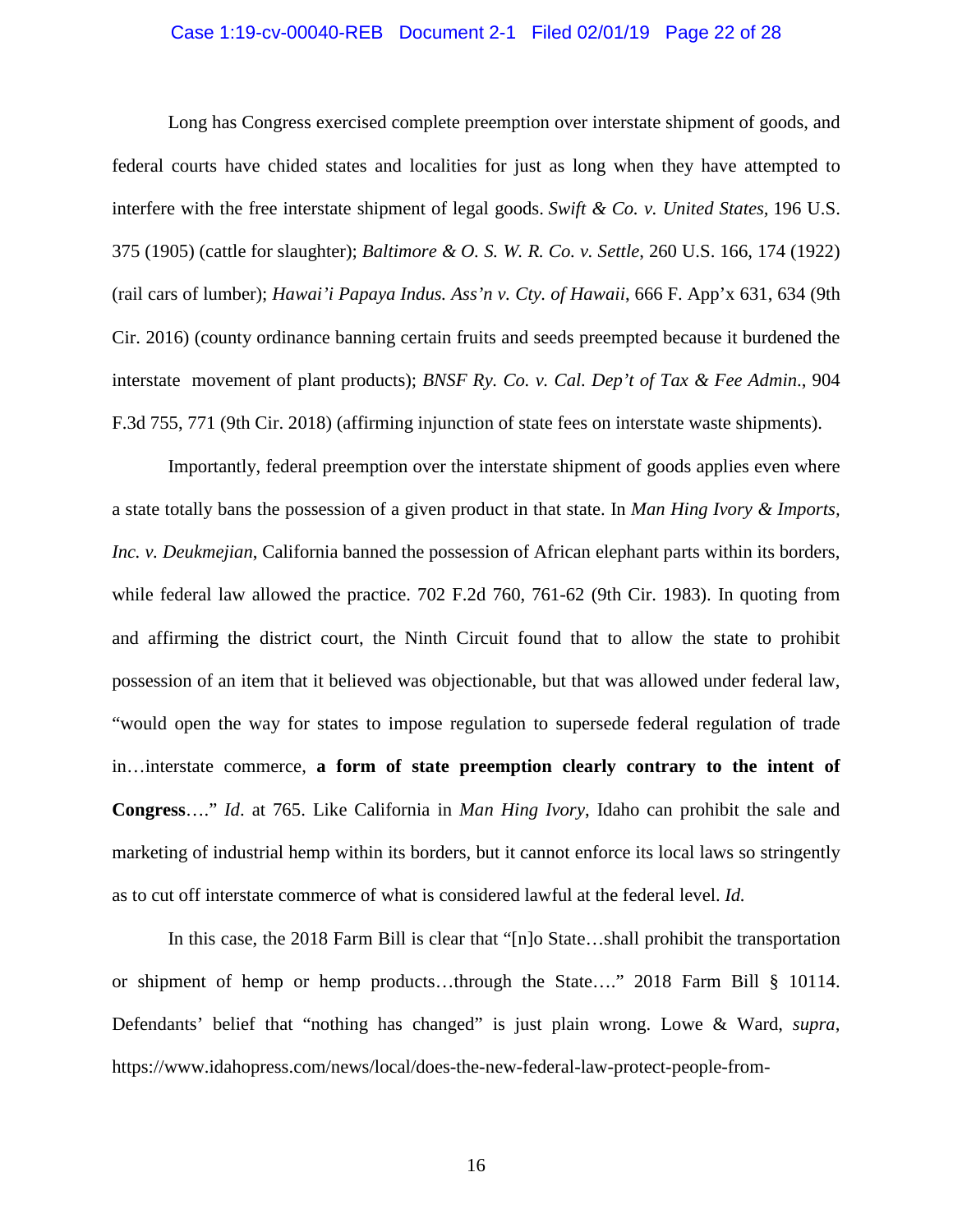#### Case 1:19-cv-00040-REB Document 2-1 Filed 02/01/19 Page 23 of 28

transporting-hemp/article\_d5a71a18-e3e8-5e83-ad66-a802e99ecbaf.html. While Idaho law may have remained the same, federal law as it concerns the interstate shipment of industrial hemp has drastically changed. Defendants are prohibited from shutting down the interstate commerce of industrial hemp under the explicit language of the 2018 Farm Bill as well as under Congress's preemption over the interstate travel of lawful goods. Defendants' seizure of Big Sky's lawful property, and the untenable alternative of needing to drive hundreds of miles around Idaho to avoid such seizures in the future, "stands as an obstacle to the accomplishment and execution of the full purposes and objectives of Congress." *Arizona*, 132 S. Ct. at 2501 (citation omitted). Preemption and the Supremacy Clause mandate that Defendants must release Big Sky's shipment and allow it to be transported through the state.

Because Big Sky's seized shipment qualifies as legal industrial hemp under the 2018 Farm Bill, and because the interstate shipment of industrial hemp has been completely preempted by Congress, Big Sky is likely to succeed on the merits. *United States v. Mallory*, No. CV 3:18- 1289, 2019 WL 252530, at \*3 (S.D.W. Va. Jan. 17, 2019) (lifting injunction that prohibited defendant from transporting industrial hemp across West Virginia, and noting that after enactment of the 2018 Farm Bill "the Court has become increasingly doubtful of the Government's case on the merits"). This factor strongly favors entry of an injunction.

#### **2. Big Sky Will Suffer Irreparable Harm if Defendants Are Not Enjoined.**

"Harm is irreparable when, as name suggests, the harm cannot be undone by an award of compensatory damages." *Battelle Energy All., LLC v. Southfork Sec., Inc.*, 980 F. Supp. 2d 1211, 1220 (D. Idaho 2013). "The threat of loss of prospective customers, goodwill, or reputation may support a finding of irreparable harm, so long as it is not too speculative." *Id.* "Additionally, irreparable harm may arise when a company loses prospective goodwill due to the lost ability to market a unique product." *Id.* The irreparable harm prong also is satisfied where a perishable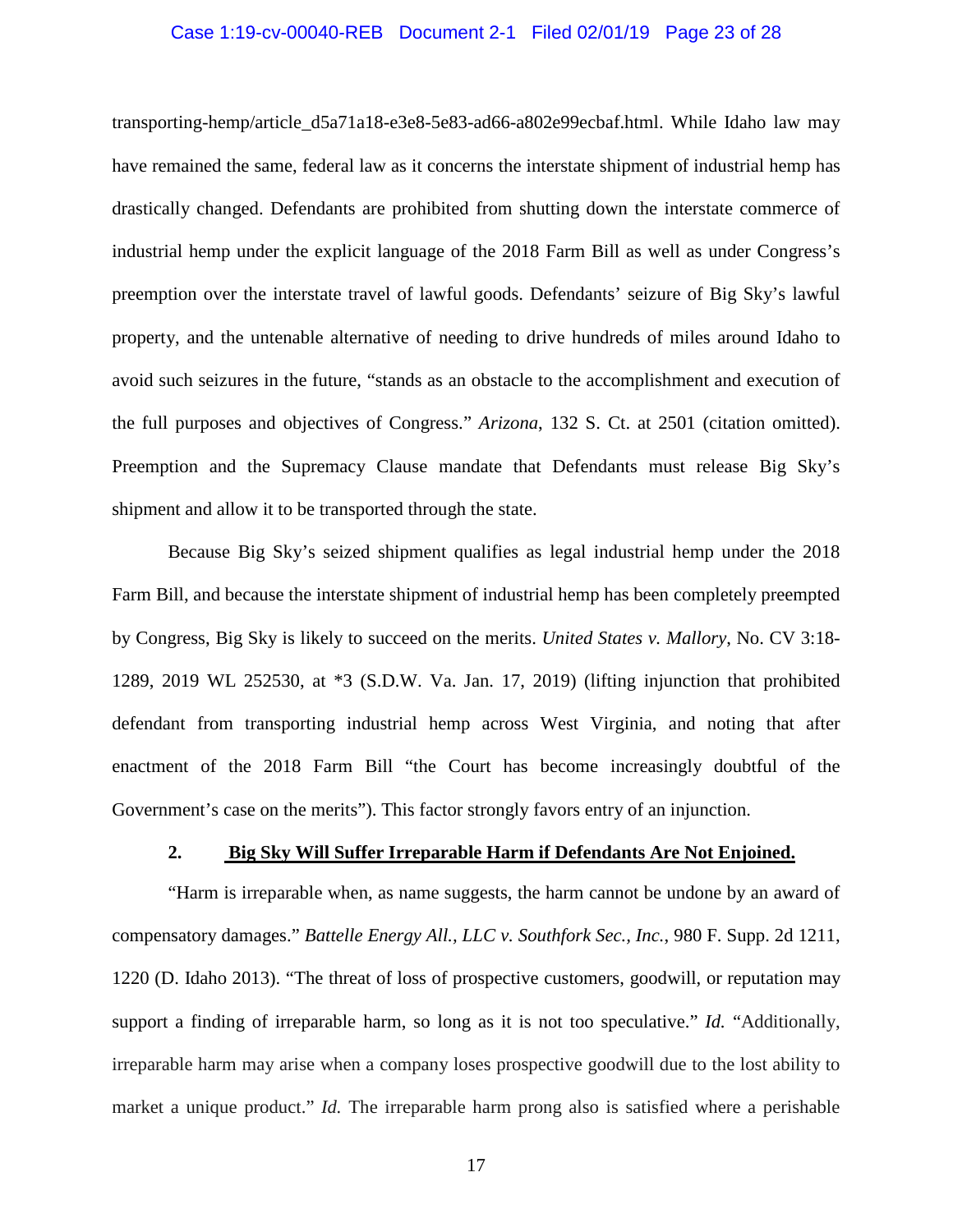# Case 1:19-cv-00040-REB Document 2-1 Filed 02/01/19 Page 24 of 28

good may be destroyed or harmed prior to the resolution of a case*. Idaho Sporting Cong., Inc. v. Rittenhouse*, 305 F.3d 957, 974 (9th Cir. 2002).

In this case, Big Sky's industrial hemp shipment will spoil if not properly stored. Shore Decl. ¶ 17. This is not mere speculation, but a fact of nature. *Id.* If that occurs, Big Sky, a newly formed company, will lose its approximately \$1.3 million shipment at the precise moment when it needs such capital to grow and stay viable.

More troubling, if the shipment does not arrive soon, Big Sky will lose out on business opportunities and market share. According to the bill of lading, the industrial hemp shipment was supposed to arrive in Colorado on January 29, where it would have been immediately processed to have the isolates removed. Watkins Decl. at Ex. D. Big Sky has reserved time with its processor's lab for this very reason. Shore Decl. at ¶ 18. If the shipment does not arrive soon, the processor will take Big Sky off its schedule and begin to process the industrial hemp of Big Sky's competitors. *Id.* Big Sky will be placed at the back of the queue or will have to find a new processor, at a time when processors are busy and booked due to the 2018 Farm Bill. *Id.*

Additionally, Big Sky is already under contract for the isolates from this shipment. One large customer wants at least \$650,000 of the CBD from this shipment, and plans on placing similarly sized orders each month going forward. *Id.* at ¶ 19. If Big Sky cannot timely deliver, it will lose this ongoing customer, and the annual \$7.8 million this customer's business represents. *Id.* This loss of capital will occur precisely when Big Sky needs infusions of cash to grow during its first year of business. *Id.* at ¶ 20. Two other customers—one with \$1.2 million in monthly CBD needs, and the other with \$580,000 in monthly CBD needs—want to purchase from Big Sky once Big Sky can demonstrate a steady industrial hemp supply stream, rich in CBD. *Id.* at ¶ 21. If Big Sky fails in demonstrating the reliability of its supply, these customers will go to Big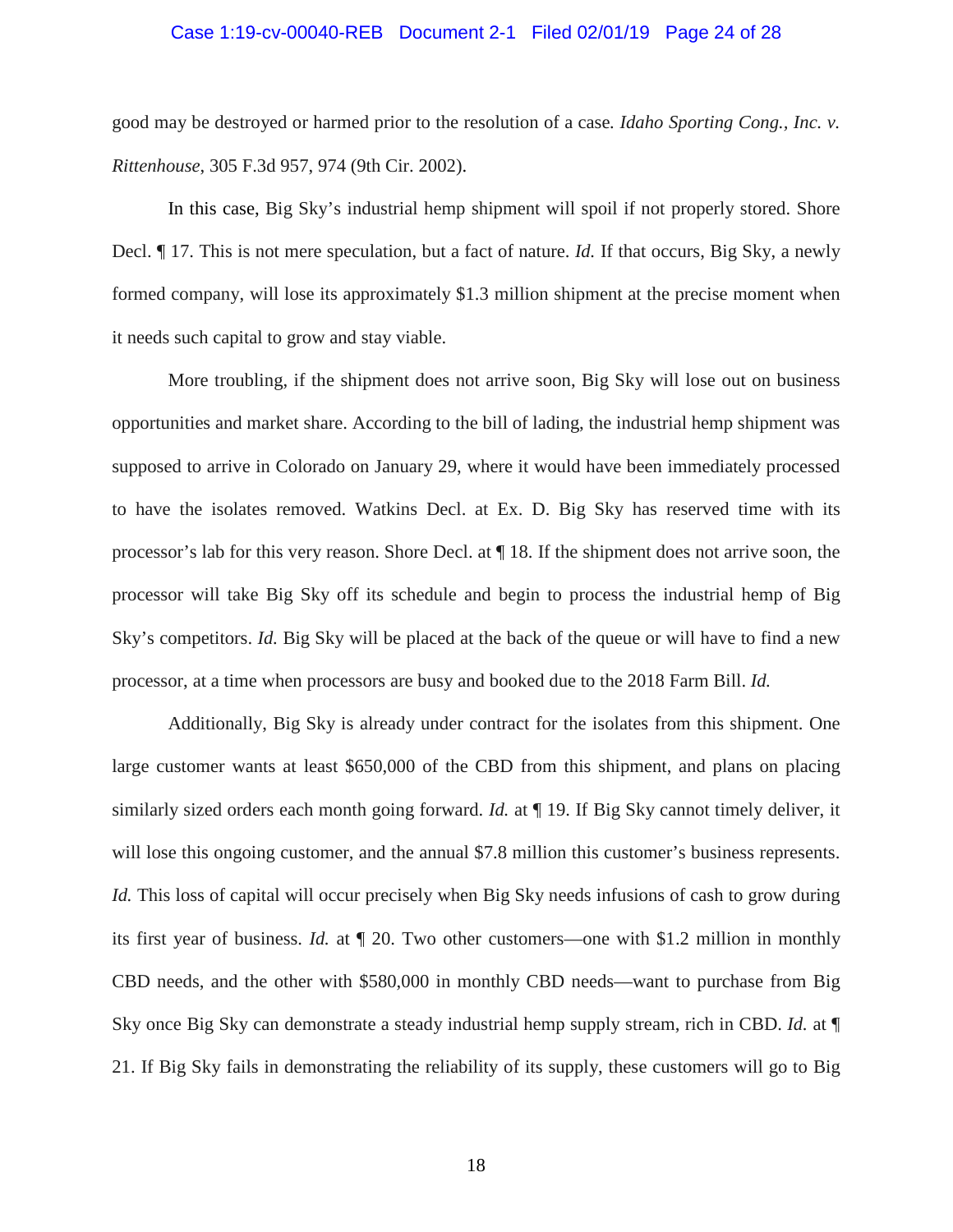#### Case 1:19-cv-00040-REB Document 2-1 Filed 02/01/19 Page 25 of 28

Sky's competitors, who are already courting Big Sky's customers and potential customers. *Id.*

Going forward, Defendants' conduct irreparably harms Big Sky, as it cuts off the most direct trade route for Big Sky's operations. Rather than a shipping truck traveling the approximately 1,200 miles between Hubbard, Oregon and Aurora, Colorado on I-84, Defendants' interference with interstate commerce means that Defendants must bypass Idaho by traveling down the California coast to Sacramento on I-5 and then cut over through Reno via I-80, a 500-mile detour made treacherous and unreliable because of the Sierra Nevada mountains. *Id.* at ¶ 22. This also will greatly increase Big Sky's costs and impact its profitability. *Id.* The irreparable harm element strongly favors emergency relief for Big Sky.

## **3. The Balance of Equities Weighs in Favor of Big Sky.**

In considering an injunction, "courts must balance the competing claims of injury and must consider the effect on each party of the granting or withholding of the requested relief." *Disney Enters.,* 2017 WL 3623286, at \*14 (quoting *Winter*, 555 U.S. at 24). Here, as discussed, releasing the shipment to continue on to Colorado complies with the 2018 Farm Bill, which preempts Idaho's laws as they apply to the interstate transportation of industrial hemp. Defendants will suffer no real harm by being required to respect Congress's constitutional authority to regulate interstate commerce because Defendants **never** had the ability to regulate interstate commerce. *Freeman*, 329 U.S. at 252 (the Commerce Clause "by its own force created an area of trade free from interference by the States," and "even without implementing legislation by Congress is a limitation upon the power of the States"). Defendants cannot be harmed by being blocked from doing that which they were never allowed to do in the first place.

Nor do Defendants need the industrial hemp to prosecute their case against the VIP driver because a semi-truck load of industrial hemp will not fit into a County courtroom. Defendants can take pictures and video of the shipment to present to any future jury. There is no need for the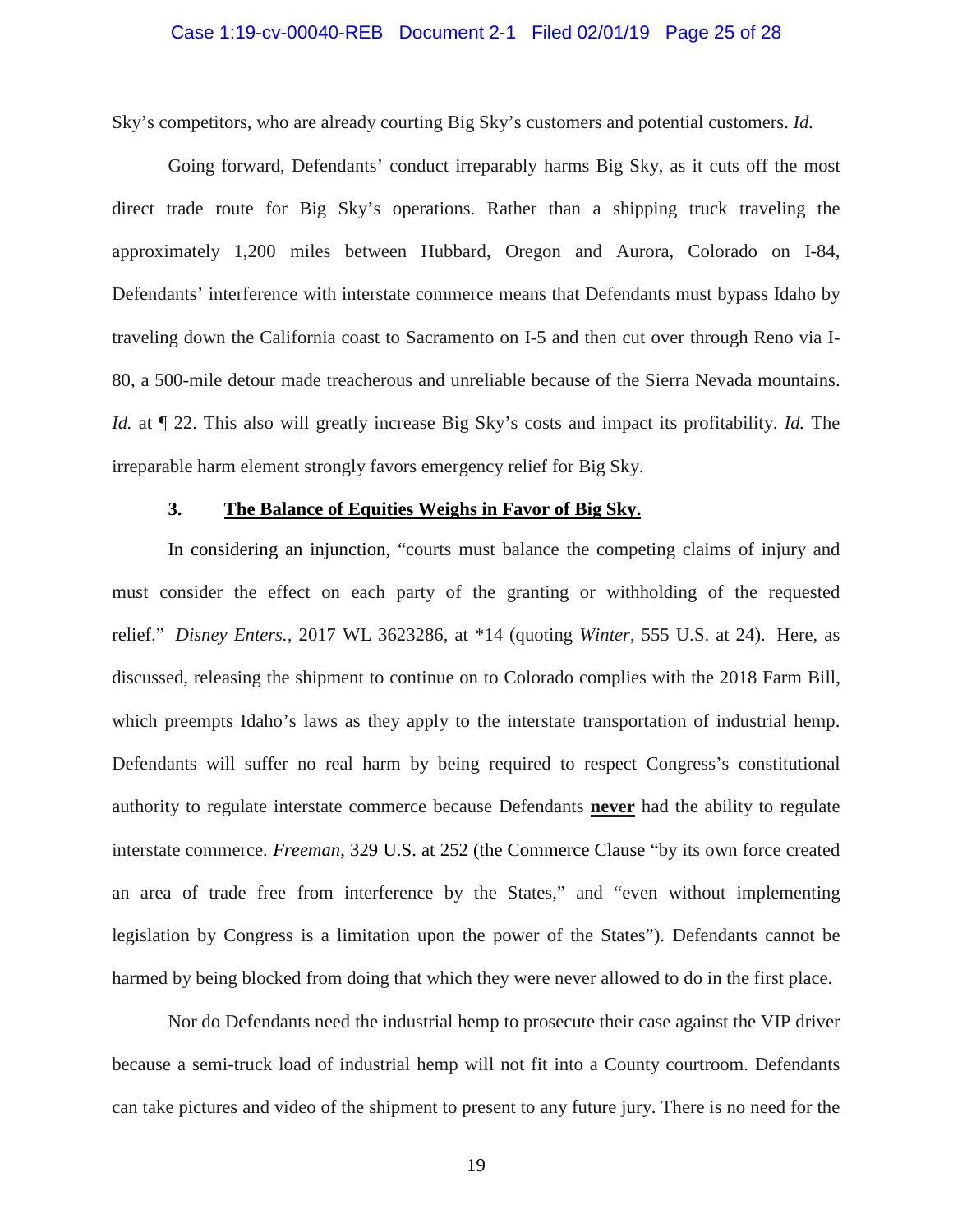shipment to be kept in Idaho once Defendants have photographic evidence of it (which they do).

By awarding injunctive relief, Defendants remain free to enforce local drug laws among persons in Idaho. Injunctive relief would impact only Defendants' ability to prohibit interstate commerce of industrial hemp traveling across, but not being distributed in, Idaho. The equities heavily favor emergency injunctive relief.

# **4. Enforcing the 2018 Farm Bill and Releasing the Shipment Would Not Be Contrary to the Public Interest.**

The public has a clear interest in states not acting in conflict with federal law. *Arizona Dream Act Coal. v. Brewer*, 757 F.3d 1053, 1069 (9th Cir. 2014) ("[I]t is clear that it would not be equitable or in the public's interest to allow the state ... to violate the requirements of federal law…." (quoting *Valle del Sol Inc. v. Whiting*, 732 F.3d 1006, 1029 (9th Cir. 2013))). This is especially true where a state tries to ignore the Supremacy Clause. *Am. Trucking Ass'n v. City of Los Angeles,* 559 F.3d 1046, 1059–60 (9th Cir. 2009) (the public's interest is met by recognizing "the Constitution's declaration that federal law is to be supreme"). "Essentially, it is in the public interest to avoid constitutional violation. It is also in the public interest to uphold the decisions of Congress." C*ompass Airlines, LLC v. Mont. Human Rights Bureau of the Dep't of Labor & Indus.*, No. CV 12-105-H-CCL, 2012 WL 6477267, at \*5 (D. Mont. Dec. 13, 2012). The public interest prong strongly favors emergency injunctive relief in Big Sky's favor.

Because each of the four TRO/preliminary injunction factors weighs heavily in favor of Big Sky, the Court should enter an order requiring the release of Big Sky's shipment so that it may be allowed to continue on to its final destination in Colorado.

# *B. ALTERNATIVELY, THE COURT SHOULD APPOINT A RECEIVER*

A TRO and preliminary injunction are necessary in this instance to protect Big Sky's federally-protected rights. However, if such relief is denied, the Court should at least appoint a

20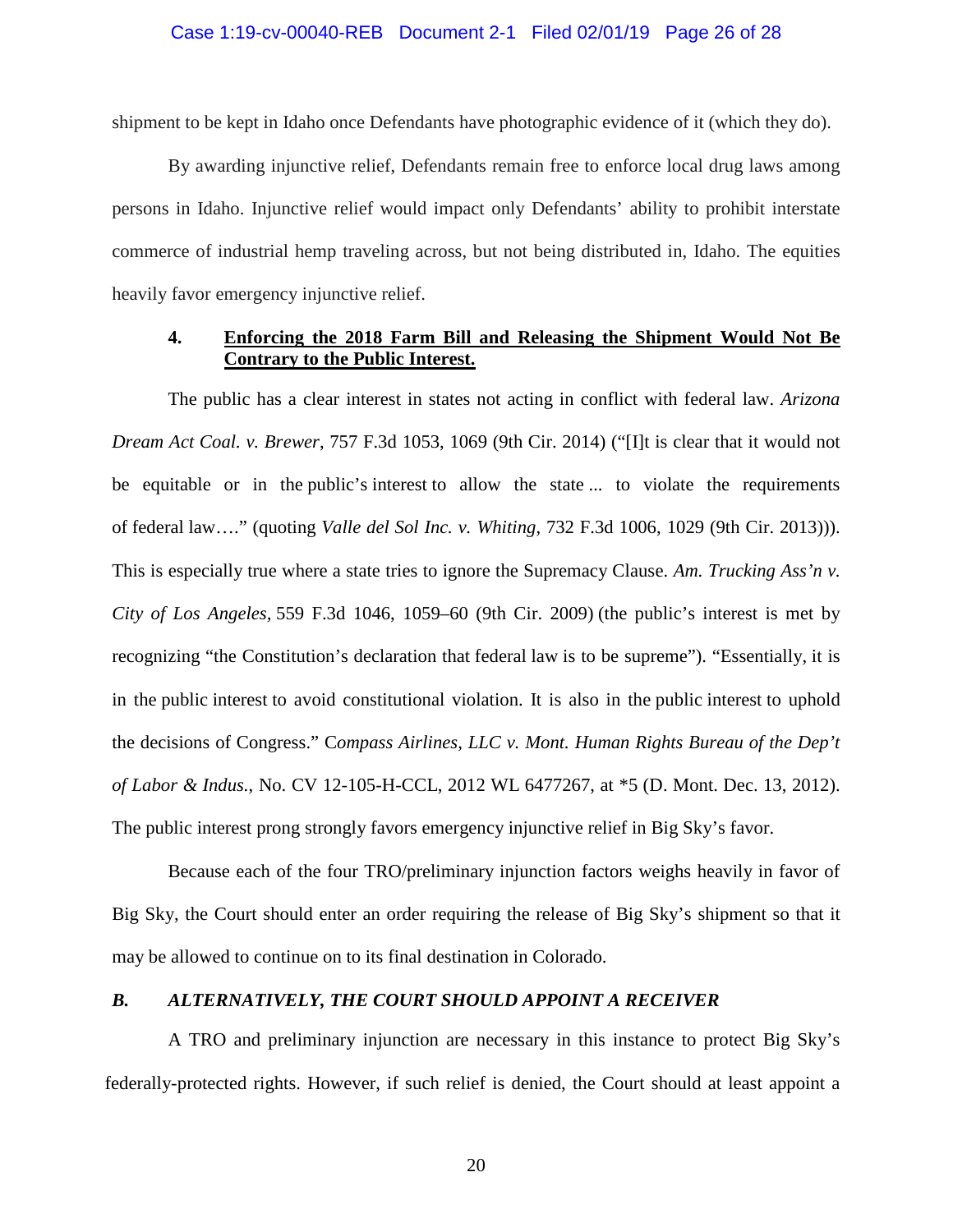Case 1:19-cv-00040-REB Document 2-1 Filed 02/01/19 Page 27 of 28

receiver who can safeguard the perishable industrial hemp in a commercially reasonable manner so that spoiling can be reduced (but not eliminated) during the litigation. Fed. R. Civ. P. 66.

# **CONCLUSION**

Big Sky respectfully requests that the Court enter a TRO and preliminary injunction in the form set forth in Exhibit A to Big Sky's Motion.

DATED: February \_\_, 2019 STOEL RIVES LLP

By:  $/s/$ Elijah M. Watkins